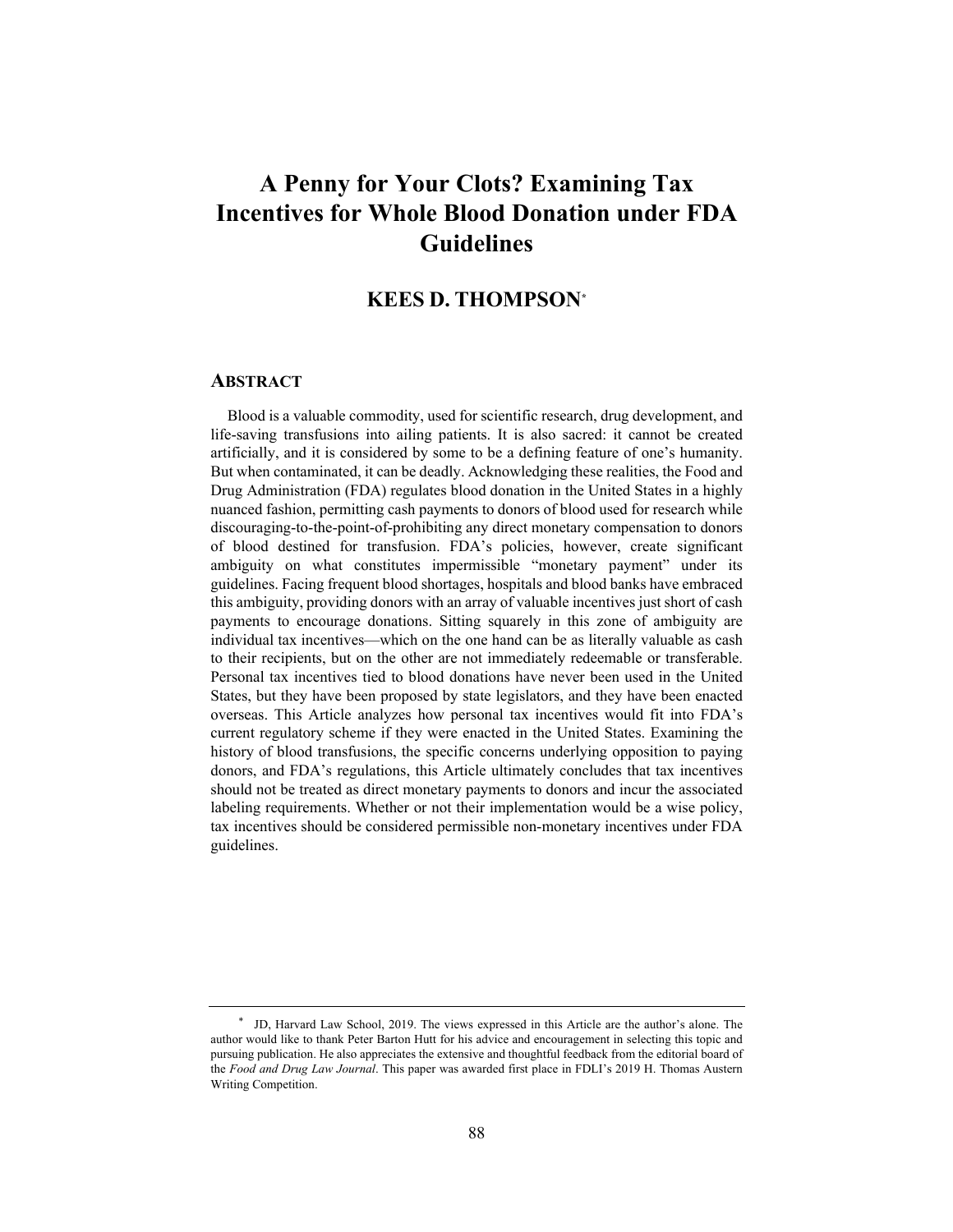### **INTRODUCTION**

On September 17, 2015, hundreds of smalltime criminal offenders appearing in the packed Perry County Courthouse in Marion, Alabama faced an unusual offer.<sup>1</sup> Before commencing with his "pay-due" docket addressing the offenders' unpaid legal fees, Circuit Judge Marvin Wiggins announced to the crowd that there was a mobile blood drive operating outside the courthouse that day. Adding to this charitable announcement, Judge Wiggins explained, "If you do not have any money, go out there and give blood and bring in a receipt indicating you gave blood."2 Defendants choosing this option would receive a "discount" off of their court-ordered expenses. As for those who did not have sufficient funds, nor agreed to donate blood? Well, "the sheriff has enough handcuffs," the judge declared.<sup>3</sup>

There are many troubling aspects of Judge Wiggins's conduct. Chief among them is coercing indigent individuals into donating parts of their bodies to avoid jail time. The Alabama Court of Judiciary agreed, censuring Judge Wiggins after finding that his behavior violated the state's Canons of Judicial Ethics.<sup>4</sup> But the episode at the Perry County Courthouse highlights the immense pressures to incentivize blood donation in the United States, especially given the periodic shortages of blood available for transfusion. Every two seconds, someone in the United States needs blood, including one in every seven people entering a hospital.<sup>5</sup> Unlike other biologics, whole blood cannot be artificially made.<sup>6</sup> And it has a short shelf life, meaning that keeping up with demand requires a steady supply of healthy blood provided by human donors.7 Yet less than ten percent of the people eligible to donate blood do so annually, and shortages are frighteningly common, especially during wintertime.<sup>8</sup>

Judge Wiggins's push to encourage donations may feel wrong not only for the coercive nature of his offer but also for the uncomfortable notion more generally of

<sup>5</sup> *Blood Donation*, UCHICAGO MED. (2020), https://www.uchicagomedicine.org/give/give-blood, [https://perma.cc/XP97-M92G].

6 At least not yet. The quest to develop artificial blood has dragged on for decades, with a viable alternative proving elusive. For a discussion of this history, *see* Andrew Joseph, *The Quest for One of Science's Holy Grails: Artificial Blood*, STAT (Feb. 27, 2017), https://www.statnews.com/2017/02/27/ artificial-blood-substitute/, [https://perma.cc/F99W-5LYF].

<sup>1</sup> Campbell Robertson, *For Offenders Who Can't Pay, It's a Pint of Blood or Jail Time*, N.Y. TIMES (Oct. 19, 2015), https://www.nytimes.com/2015/10/20/us/for-offenders-who-cant-pay-its-a-pint-of-bloodor-jail-time.html [https://perma.cc/H3U4-5AGB].

<sup>2</sup> Complaint at 3, *In re Marvin Wayne Wiggins*, (Ala. Ct. Jud. 2016) (No. 45), https://www.splcenter. org/sites/default/files/documents/coj45complaint.pdf [https://perma.cc/5TLK-MDP7].

<sup>3</sup> *Id.*

<sup>4</sup> Censure at 1, *In re Marvin Wayne Wiggins*, (Ala. Ct. Jud. 2016) (No. 45), https://www.splcenter. org/sites/default/files/documents/wiggins-censure.pdf [https://perma.cc/9JGJ-YH3Z].

 $7$  Whole blood taken from humans can be split into its components, which remain viable for different periods. Red blood cells can be refrigerated for up to 42 days; plasma—the liquid substance that carries cells and is used to develop pharmaceuticals—can be stored for up to a year; and platelets—which create clots that stop bleeding—only last two days after they pass disease screening. As a result of these low shelf lives, even large-scale donations, such as those seen after 9/11 or natural disasters, cannot solve the problem of recurring shortages. *See* Jonathan Thon, *The Polar Vortex Exposed a Major Flaw in our Volunteer Blood Supply System*, STAT (Feb. 28, 2019), https://www.statnews.com/2019/02/28/blood-platelets-shortagesnew-approaches/ [https://perma.cc/2KWH-T3VC].

<sup>8</sup> *Blood Donation*, *supra* note 5; Robert Slonim, Carmen Wang & Ellen Garbarino, *The Market for Blood*, 28 J. ECON. PERS. 179, 190 (2014).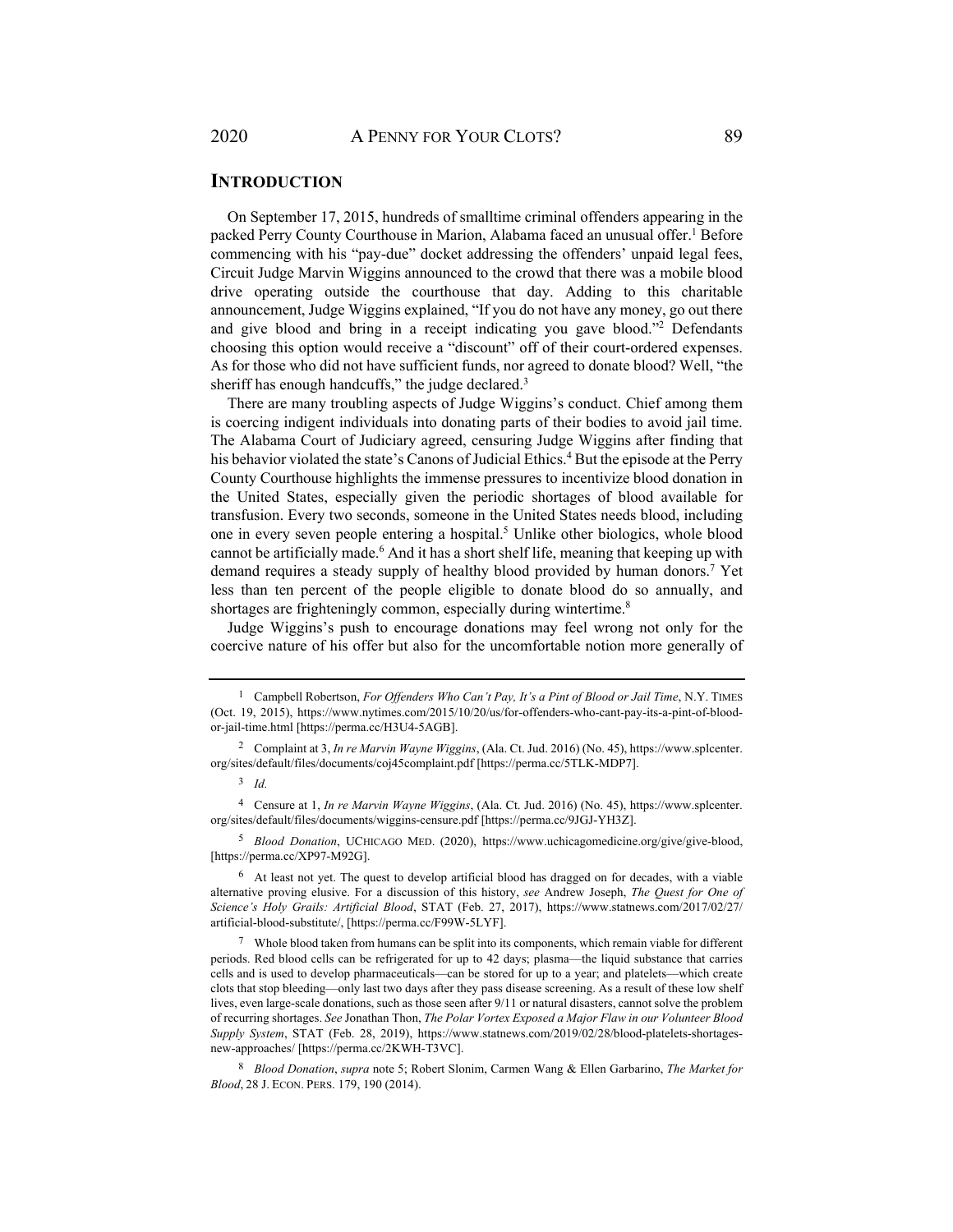compensating people for their blood—paying out literal *blood money*. This Article will explore in greater detail the United States' inconsistent regulatory stance towards compensating donors for their blood. Based partly on ethical concerns, the current regulatory scheme has the practical effect of precluding directly paying donors for blood when it is destined for transfusion. In contrast, *indirect* compensation—through material prizes, non-transferable gift certificates, etc.—is permitted and encouraged. The following analysis examines how providing individual tax incentives would fit into the current U.S. regulatory system, and it concludes that these incentives should not be treated as direct "monetary payment" along the lines of cash payments. This Article does not promote implementing any specific system of tax incentives; rather, it analyzes one possible impediment to tax incentive schemes and explains why, ultimately, current regulations effectively proscribing paid compensation should not cover tax incentives.

The analysis begins by tracing the historical development of blood transfusions, blood banking, and the prevailing attitudes toward compensating blood donors. Part II frames the debate over paying for blood donations and examines recent scholarship and arguments challenging conventional assumptions. Part III shifts the focus to the current regulations on incentivizing donors in the United States, outlining both what is clear and what is unsettled under FDA guidelines. Part IV addresses tax incentives, situating them in the current regulatory scheme and explaining why they may constitute an acceptable middle ground encouraging more blood donations while avoiding the risks inherent in direct compensation. The Article concludes by suggesting further avenues for research and study.

#### **I. HISTORICAL ROOTS OF BLOOD DONATION REGULATION**

To properly assess the current regulation of blood donation and the prevailing attitudes toward acceptable donor incentives, it is critical to acknowledge the historical development of blood transfusion as a medical treatment, altruistic endeavor, and commercial business. Blood transfusions first emerged in the 1600s, following a long history of bloodletting as a medical cure. Jean Baptiste Denis, a physician to King Louis XIV of France, preformed the first recorded transfusion of blood into a human in 1667.<sup>9</sup> Foreshadowing blood transfusion's occasionally troubled history, the first known blood donor was not a knowing and consenting participant: Denis transfused the blood of a lamb into a young boy suffering from fever and delirium.<sup>10</sup>

A well-respected physician in the Paris medical community, Denis accepted the learned theories of the day including "vitalism"—the belief that blood carried the essence of the body in which it flowed.11 Denis believed that the blood of lambs and calves, for example, would evoke tranquility, making them suitable sources of transfusable blood for those suffering mental ailments.12 Despite considerable progress in the field of hematology (the study of blood) since Denis's day, the notion that our

<sup>9</sup> Kim A. Janatpour & Paul V. Holland, *A Brief History of Blood Transfusion*, *in* BLOOD BANKING AND TRANSFUSION MEDICINE 3 (Christopher D. Hillyer et al. eds., 2d. ed. 2007).

<sup>10</sup> *Id.*

<sup>11</sup> DOUGLAS A. STARR, BLOOD: AN EPIC HISTORY OF MEDICINE AND COMMERCE 5 (Alfred A. Knopf 1998).

<sup>12</sup> *See id.* at 3, 5; Janatpour & Holland, *supra* note 9, at 3.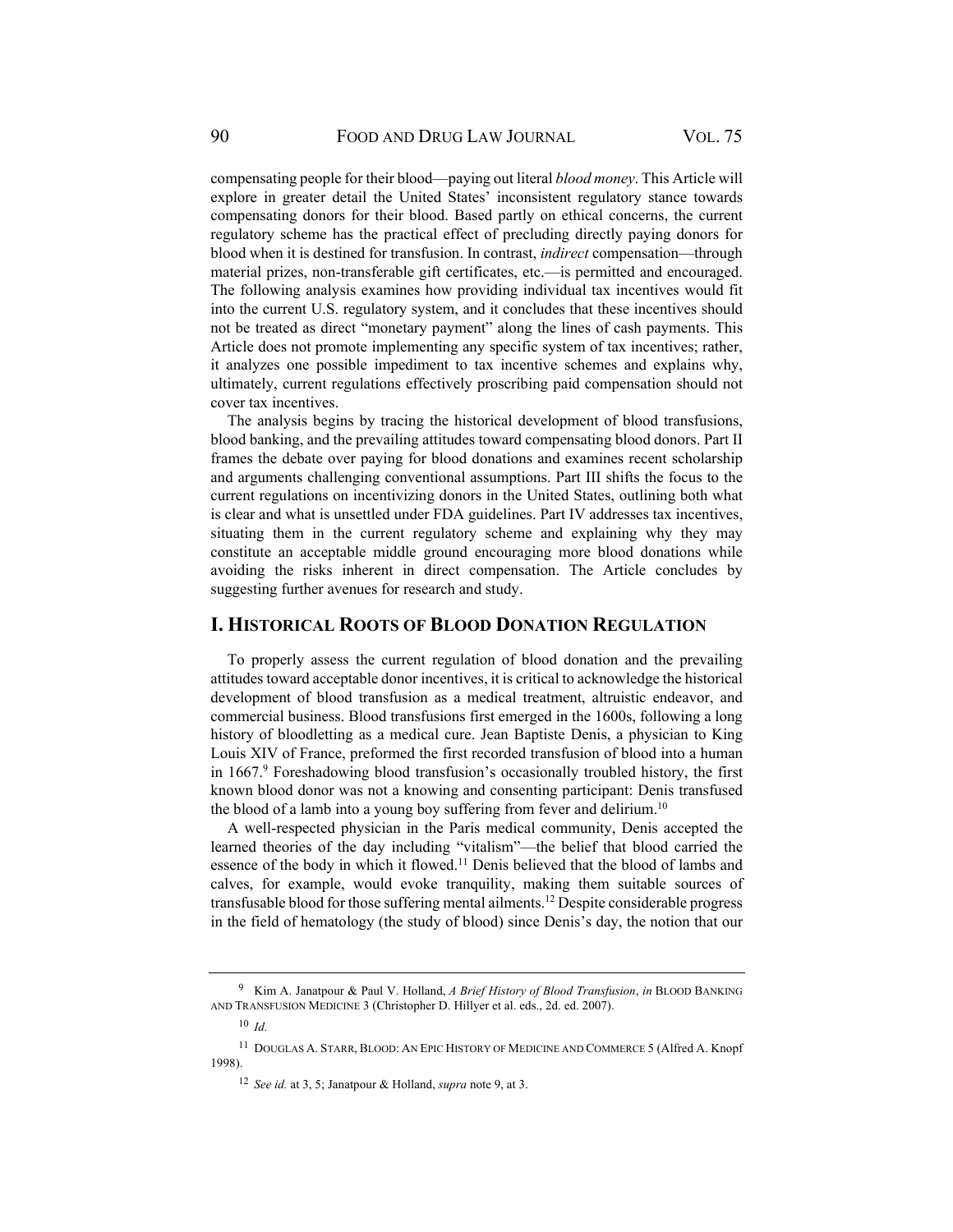blood carries more than just cells and proteins—such as our human dignity—has not disappeared entirely.

Denis performed several of his livestock-to-human transfusions, narrowly avoiding tragedy after some of his patients suffered dangerous episodes of shock when their bodies rejected the non-human blood.13 News of Denis's procedures spread across Western Europe, and physicians copied his techniques while adding their own variations, such as using different animals as blood sources.<sup>14</sup> Denis continued his experiments until he was charged with the murder of one of his patients who died shortly after a round of transfusion.<sup>15</sup> Although Denis was acquitted, blood transfusion was condemned in the court of public opinion; the negative publicity from Denis's trial and several deaths outside of France led to a swift ban on transfusions in France and England.16 Soon after, Pope Innocent XI banned the practice throughout most of Europe in light of the perceived medical risks. $17$ 

Blood transfusion science languished for the next century and a half until a new generation of physicians resurrected the practice. With patients dying in droves and lacking any other viable recourse, British obstetricians in the early nineteenth century began supplying blood from animals and ultimately human donors to women suffering from severe postpartum bleeding.18 Leading the charge was English doctor James Blundell, who came to be known as the father of human blood transfusion.<sup>19</sup> Blundell performed the first recorded human-to-human blood transfusions in history: drawing blood from husbands to save their dying wives.<sup>20</sup> Blundell's endeavors were highly

15 Denis's trial produced evidence that the deceased man was in fact poisoned by his wife, who killed her husband to protect herself from his repeated fits of violent rage. STARR, *supra* note 11, at 14–15. Apparently, Denis's calming calf's blood failed to work as planned.

<sup>16</sup> *Id.* 

<sup>&</sup>lt;sup>13</sup> STARR, *supra* note 11, at 6. Unbeknownst to Denis, his patients almost certainly suffered from agglutination—where antibodies in a recipient's bloodstream recognize the new blood as foreign and bind themselves to the transfused red blood cells, risking dangerous blockage of veins and arteries. KARA SWANSON, BANKING ON THE BODY 25 (Harvard Univ. Press 2014).

<sup>14</sup> STARR, *supra* note 11, at 12. One German surgeon, Johann Elsholtz, proposed blood transfusions as a remedy for marital strife—suggesting that married couples swap blood to balance out clashing personalities. *See* BILL HAYES, FIVE QUARTS: A PERSONAL AND NATURAL HISTORY OF BLOOD 53 (2006).

<sup>17</sup> *Id.* at 15. Among the dangers involved in early transfusions, physicians had yet to understand the risks in trans-species transfusions, which cause severe reactions in the bodies of recipients. Moreover, early transfusions were clumsy and imprecise; in particular, exposure to air triggers blood to begin clotting, which prevents the free flow of blood from supplier to recipient. Early transfusion methods almost always guaranteed that significantly more blood was lost by the donor than gained by the recipient, often putting both parties at risk—especially when the procedure followed bloodletting. *See* SWANSON, *supra* note 13, at 25.

<sup>18</sup> SWANSON, *supra* note 13, at 25–26. The success of these experiments depended on the groundbreaking research conducted by Barbados scientist John Henry Leacock, who discovered that donors and recipients must be from the same species to avoid disastrous complications, including agglutination. *See* P.J. Schmidt & A.G. Leacock, *Forgotten Transfusion History: John Leacock of Barbados*, 325 BMJ 1485 (2002).

<sup>19</sup> *See* Sunny Dzik, *James Blundell, Obstetrical Hemorrhage, and the Origins of Transfusion Medicine*, 32 TRANSFUSION MED. REV. 205, 205 (2018). For a list of Blundell's publications and analysis of their reception, see SWANSON, *supra* note 13, at 26 n.63 and accompanying text.

<sup>20</sup> SWANSON, *supra* note 13, at 26. It is possible, however, that an earlier human-human transfusion occurred in 1795 in the United States, although little is known about this possible breakthrough. *See* P.J. Schmidt, *Transfusion in America in the Eighteenth and Nineteenth Centuries*, 279 N. ENGL. J. MED. 1319, 1319–20 (1968).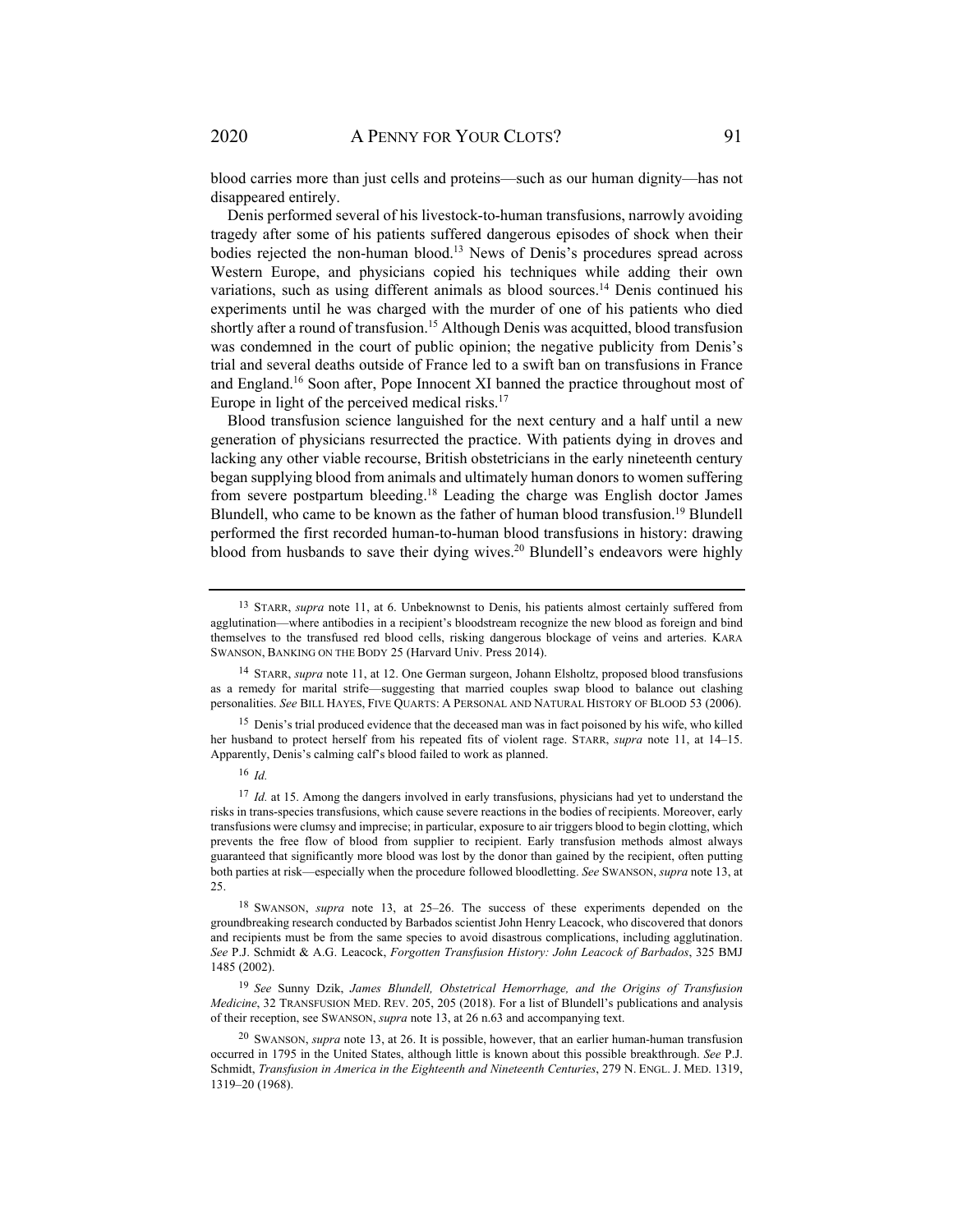controversial—especially in an era that still embraced bloodletting as a common medical treatment, even for blood hemorrhaging. Blundell was assisted by the advancements made at the University of Edinburgh, which was pioneering hematology in the early nineteenth century.<sup>21</sup> And Blundell made important technical contributions of his own, moving from first directly connecting humans together during transfusion—putting both participants at risk—to inventing a process called "mediate," where blood was collected from a donor in a glass vial and then inserted into the recipient's veins.<sup>22</sup>

True blood banking and storage would not arrive on the scene until several decades into the twentieth century, dependent on a few more critical scientific advancements. Substantial credit belongs to Austrian scientist Karl Landsteiner, who, at the turn of the century, discovered and catalogued chemical differences in blood—coining the term "blood groups" for the distinctions we today know as blood types O, A, B, and AB.23 Landsteiner also demonstrated that human-to-human transfusion involving different blood types could trigger the same dangerous side effects as cross-species transfusion, which had plagued early transfusion efforts.<sup>24</sup> Developments accelerated during World War I out of wartime necessity. In particular, American doctors Francis Peyton Rous and J. R. Turner developed a citrate-glucose solution that permitted blood to be viably stored for several days or even weeks for later transfusion.<sup>25</sup> This advancement prompted the British to create the first blood "depots" to store blood for future use.26

Despite the medical advancements in preserving blood's viability, logistical challenges to storing blood on a mass scale hindered systematic donation and storage capabilities in the United States and Europe.<sup>27</sup> Accordingly, during the "blood-on-thehoof" era (approximately 1914 to 1937), blood transfusion remained largely dependent on suppliers being physically present to provide blood shortly before transfusion occasionally still directly into the recipient.<sup>28</sup> Faced with an ailing patient, physicians

<sup>24</sup> *Id.* Landsteiner would later earn the Nobel Prize in Physiology or Medicine in 1930 for his research. *Karl Landsteiner*, NOBEL PRIZE, https://www.nobelprize.org/prizes/medicine/1930/landsteiner/ biographical/ [https://perma.cc/DHC9-PTF8] (last visited June 8, 2020).

25 PETRA SEEBER & ARYEH SHANDER, BASICS OF BLOOD MANAGEMENT 227 (Blackwell ed., 1st ed. 2007). For more information on hematological advances during World War I, see Lynn G. Stansbury & John R. Hess, *Blood Transfusion in World War I: The Roles of Lawrence Bruce Robertson and Oswald Hope Robertson in the "Most Important Medical Advance of the War*,*"* 23 TRANSFUSION MED. REV. 232 (2009).

<sup>26</sup> *See* SEEBER & SHANDER, *supra* note 25, at 227. For more on developments in Britain during the war and in the years afterward, see ROSE GEORGE, NINE PINTS: A JOURNEY THROUGH THE MONEY, MEDICINE, AND MYSTERIES OF BLOOD 84–94 (2018).

 $27$  The one exception was Russia, where the experiences of World War I spurred deliberate efforts to improve blood access and storage. By 1930, the Soviet Union had a network of "blood centers" operating around the country and managed from the military's institute for transfusion in Moscow. *See* SEEBER & SHANDER, *supra* note 25, at 227–28.

 $28$  "On the hoof" is a British expression similar in meaning to "on the fly," and this era was characterized by the need for donors to be corralled near the moment of donation. *See* STARR, *supra* note 11, at 53–71.

<sup>21</sup> Kim Pelis, *Blood Clots: The Nineteenth-Century Debate over the Substance and Means of Transfusion in Britain*, 54 ANNALS SCI. 331, 334 (1997).

<sup>22</sup> *Id.* at 336. For more on Blundell's inventions and advancements, see *id.* at 336–38.

<sup>23</sup> SWANSON, *supra* note 13, at 27.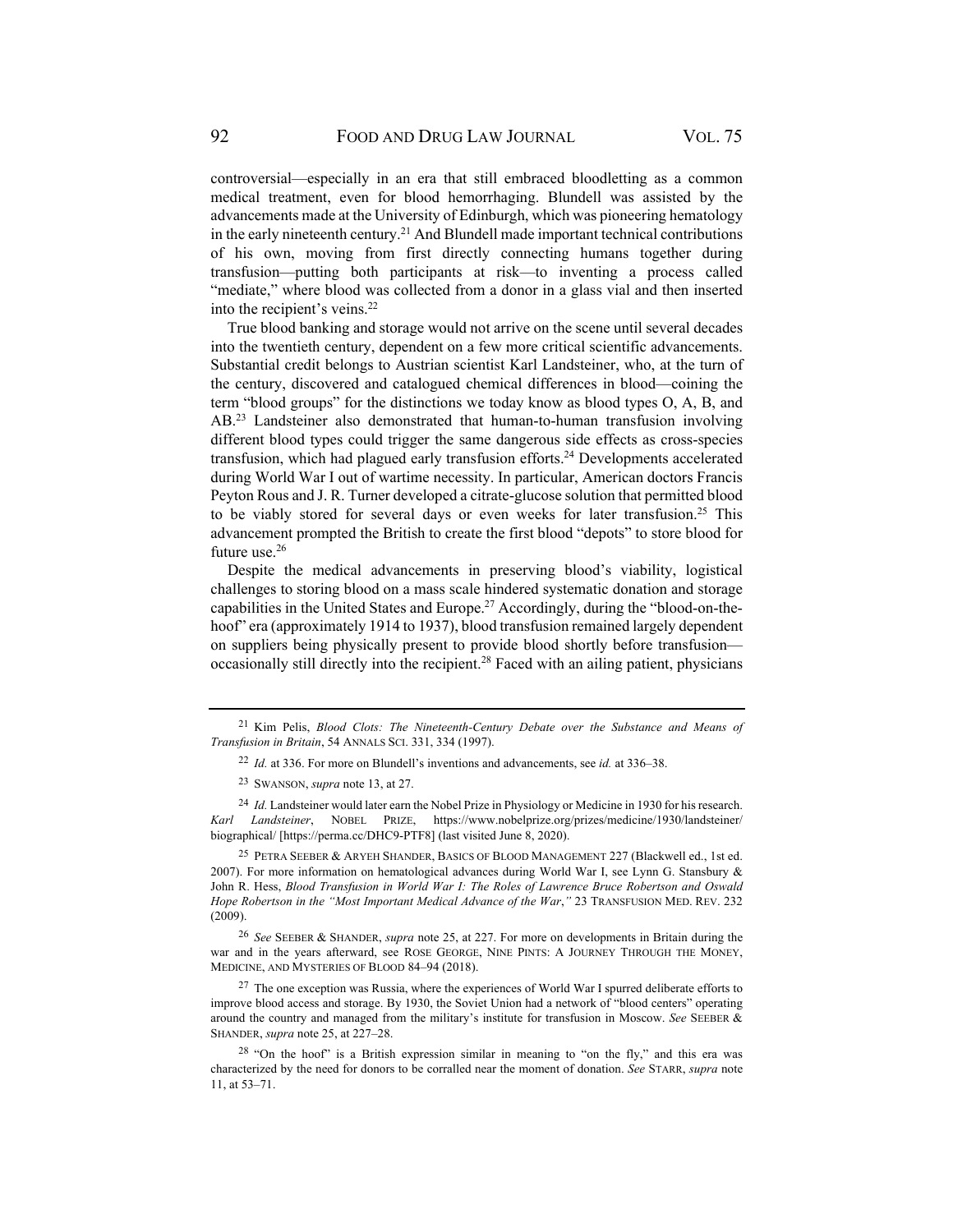often recruited donors in an ad hoc manner from hospital personnel, relatives of sick patients, and strangers off the street.<sup>29</sup> Transfusion still contained substantial risk and inconvenience for recipient and donor alike; accessing veins required minor surgery that carried risk of infection, improper healing, and scarring.30 And blood types needed to be matched, often necessitating the screening of multiple would-be donors.<sup>31</sup>

As a result, transfusions in this era relied on both unpaid and compensated donors. Paying for blood was not peculiar at a time when selling breastmilk was accepted by many as a "legitimate trade" for healthy women.<sup>32</sup> In cities such as New York, healthy individuals could earn around \$50 per blood donation—an even more significant sum at the time.33 Congress passed legislation in 1927 explicitly authorizing government hospitals to pay donors up to \$50 per donation when both the donor and recipient were either an active servicemember or a veteran.<sup>34</sup> Congress ostensibly desired to put military hospitals on equal footing as those in the private sector, because without an ability to pay donors, transfusions would be limited.<sup>35</sup> Publicity campaigns in the private sector emphasized the dignity and heroism of "professional donors" who "graciously pour[ed] out their blood in the interests of science" as a "unique way of providing bread and butter for the family table."36 Indeed, in 1923 the *New York Times* hailed blood donation as the "1,001<sup>st</sup> Way to Make a Living."<sup>37</sup> New York City had a particularly sophisticated system supervised by the New York Blood Transfusion Betterment Association (BTBA), which kept accounts of donors' health and giving histories.<sup>38</sup>

The compensation, however, was not entirely wholesome in every case, as some doctors pressured impoverished young men into donating.<sup>39</sup> According to one doctor of the era, "the chief trouble with the system" was donors' habit of taking their compensation straight to the nearest tavern after the transfusion to get "rip-roaring drunk"—perhaps one of the least healthy post-procedure habits.<sup>40</sup> And despite scattershot efforts at improving safety—such as the BTBA's private sector oversight

<sup>36</sup> *Id.* at 43*.*

<sup>40</sup> *Id.*

38 STARR, *supra* note 11, at 60–61. Under this highly commercialized system, transfusions soared. *Id.* 

<sup>39</sup> One doctor recounted how he targeted "rovers of the unskilled type." In at least one system, individuals were paid \$1 for a blood sample (for matching purposes) and would receive \$50 if selected for the transfusion procedure. SWANSON, *supra* note 13, at 40.

<sup>29</sup> *See* SWANSON, *supra* note 13, at 39. Once blood transfusions became relatively safe, doctors used them to treat a host of maladies, some relevant (hemophilia, anemia, carbon monoxide poisoning) and some not (typhoid, tuberculosis, cancer). *See id.* at 30.

<sup>30</sup> *Id.* at 39.

<sup>31</sup> *Id.* at 40.

<sup>32</sup> *Id.* at 38–39.

<sup>33</sup> *See* Slonim et al., *supra* note 8, at 181.

<sup>&</sup>lt;sup>34</sup> An Act Relating to the Transfusion of Blood by Members of the Military Establishment, Pub. L. No. 69-595, 44 Stat. 1066 (1927).

<sup>&</sup>lt;sup>35</sup> Even so, the initial restriction of payment to only military personnel—rather than to any citizen is a notable limitation. SWANSON, *supra* note 13, at 42.

<sup>37</sup> *Our 1001st Way to Make a Living; Men Who, Sell Their Blood for Transfusion Have a Close Knit Union. Must Keep at Top Form; Most of Them Are Working Men, and Clean Living Is a First Essential.*, N.Y. TIMES (Feb. 11, 1923) at 10, https://www.nytimes.com/1923/02/11/archives/our-1001st-way-to-makea-living-men-who-sell-their-blood-for.html [https://perma.cc/VFK6-2YUC].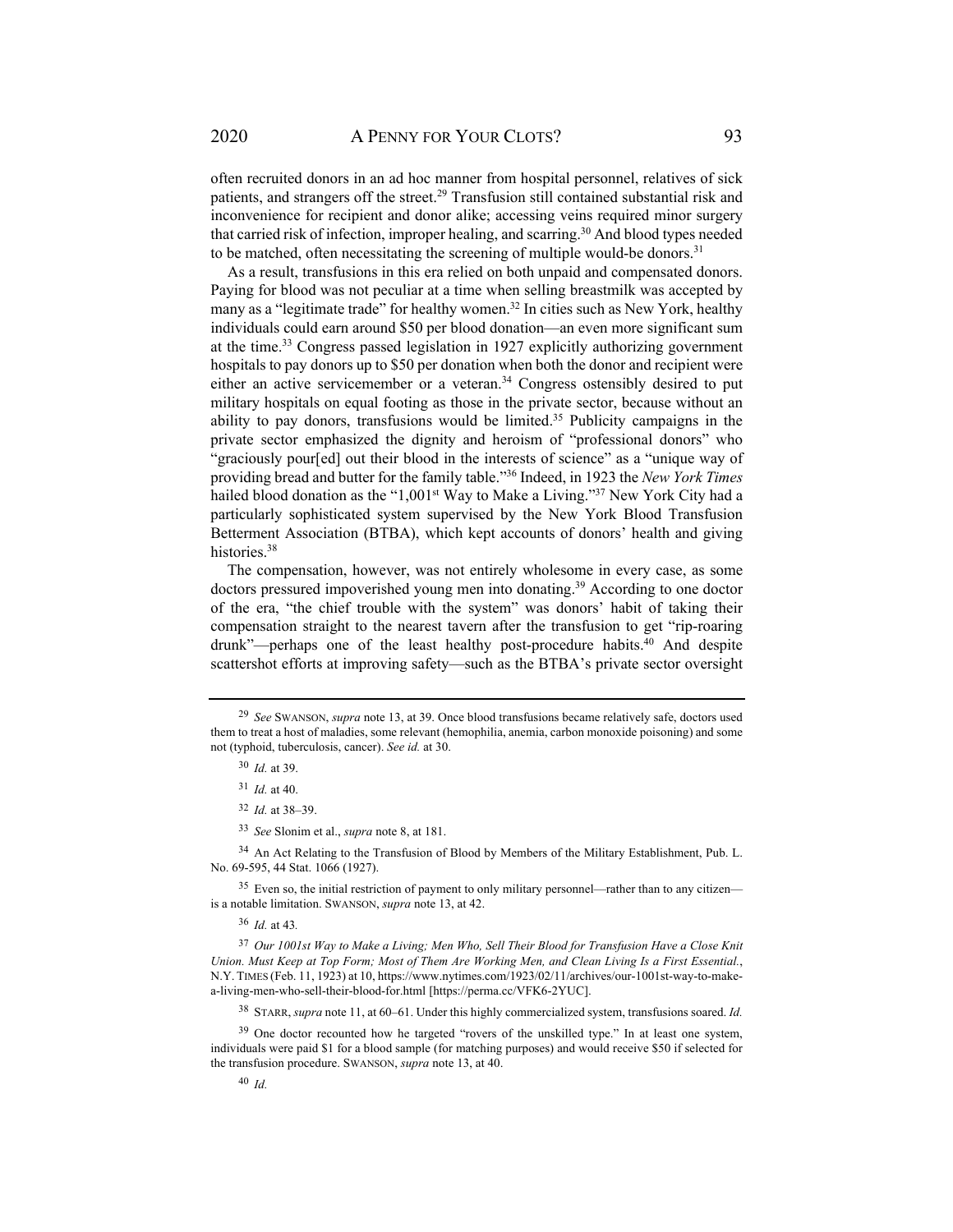in New York—there was minimal regulation in the industry, fostering over-donation by desperate individuals.41 Screening for diseases was also neither as comprehensive nor as encouraged by physicians and advocates as it is today.<sup>42</sup>

On the other hand, early blood donation arguably had some advantages to today's environment. Requiring blood suppliers to be physically present at or near the time of transfusion, though inefficient, permitted donors to see their blood being used to help real people in real time. The human connection forged in these moments stands in contrast to the more clinical nature of typical donations today, with anonymous donors supplying blood to unknown recipients receiving it in an unknown place at an unknown time.43 Donation in this era also led to innovative altruistic campaigns to corral volunteer donors. In London, Dr. Percy Oliver organized one of the first blood volunteer groups in 1922, which quickly exploded to nearly 900 donors four years later.<sup>44</sup> In this system, donors were often summoned by police or neighbors, given the scarcity of telephones in private homes.<sup>45</sup> Around the same time, the Mayo Clinic in Minnesota had over 1,000 donors on its roster, categorized by blood type, with an "active pool" of donors available to donate directly to patients on short notice.<sup>46</sup>

The advent of true "blood banking"—with blood systematically stored for future use by unknown recipients—emerged in the late 1930s.<sup>47</sup> The term's connection to financial banking was no accident; at one of the earliest blood banks in Chicago, donors received a "credit" when donating healthy blood, and transfusion accounts kept strict records of the individual credit or debit amounts of donors and recipients.<sup>48</sup> Both the Spanish Civil War and World War II spurred demand and funding for large-scale blood storage, as pioneered by pre-war blood banks. During World War II, the American Red Cross alone drew more than 13 million pints of blood.<sup>49</sup> Altruistic campaigns, such as "Blood for Britain," evolved into nationwide, patriotic donation drives in the United States.<sup>50</sup> The invention of "blood fractionation"—splitting blood into its components, such as red blood cells, platelets, and plasma—permitted the military to collect blood plasma in prodigious quantities, as it was easier to store and

<sup>44</sup> *Id.*

45 Paul L.F. Giangrande, *The History of Blood Transfusion*, 110 BRIT. J. HEMATOLOGY, 758, 762 (2000).

<sup>41</sup> *See* Slonim et al., *supra* note 8, at 181.

 $42$  As early as 1915, reports surfaced of transfusion-transmitted diseases, including measles, malaria, and syphilis. SUSAN E. LEDERER, FLESH AND BLOOD: ORGAN TRANSPLANTATION AND BLOOD TRANSFUSION IN THE TWENTIETH-CENTURY AMERICA 48 (Oxford Univ. Press 2008).

<sup>43</sup> *See* Slonim et al., *supra* note 8, at 180.

<sup>46</sup> SWANSON, *supra* note 13, at 44.

<sup>47</sup> While Russia was leagues ahead of the rest of the world on systematic blood banking, see *supra* note 27, credit for the first blood bank in the United States has been attributed to Dr. Bernard Fantus at the Cook County Hospital in Chicago. *See* SWANSON, *supra* note 13, at 49–60.

<sup>48</sup> Writing about blood transfusions at his hospital, Dr. Fantus noted: "A strict accounting of the amount of blood deposited and withdrawn is kept for each service. The service is given credit for the blood as soon as it is deposited in the bank, but if it should be [syphilis] positive or badly clotted this credit is withdrawn." Bernard Fantus, *The Therapy of The Cook County Hospital*, 111 J. AM. MED. ASSOC. 320, 320–21 (1938).

<sup>49</sup> J.R. Hess & M.J.G. Thomas, *Blood Use in War and Disaster: Lessons from the Past Century*, 43 TRANSFUSION 1622, 1623 (2003).

<sup>50</sup> *See* SWANSON, *supra* note 13, at 68–79; Slonim et al., *supra* note 8, at 181.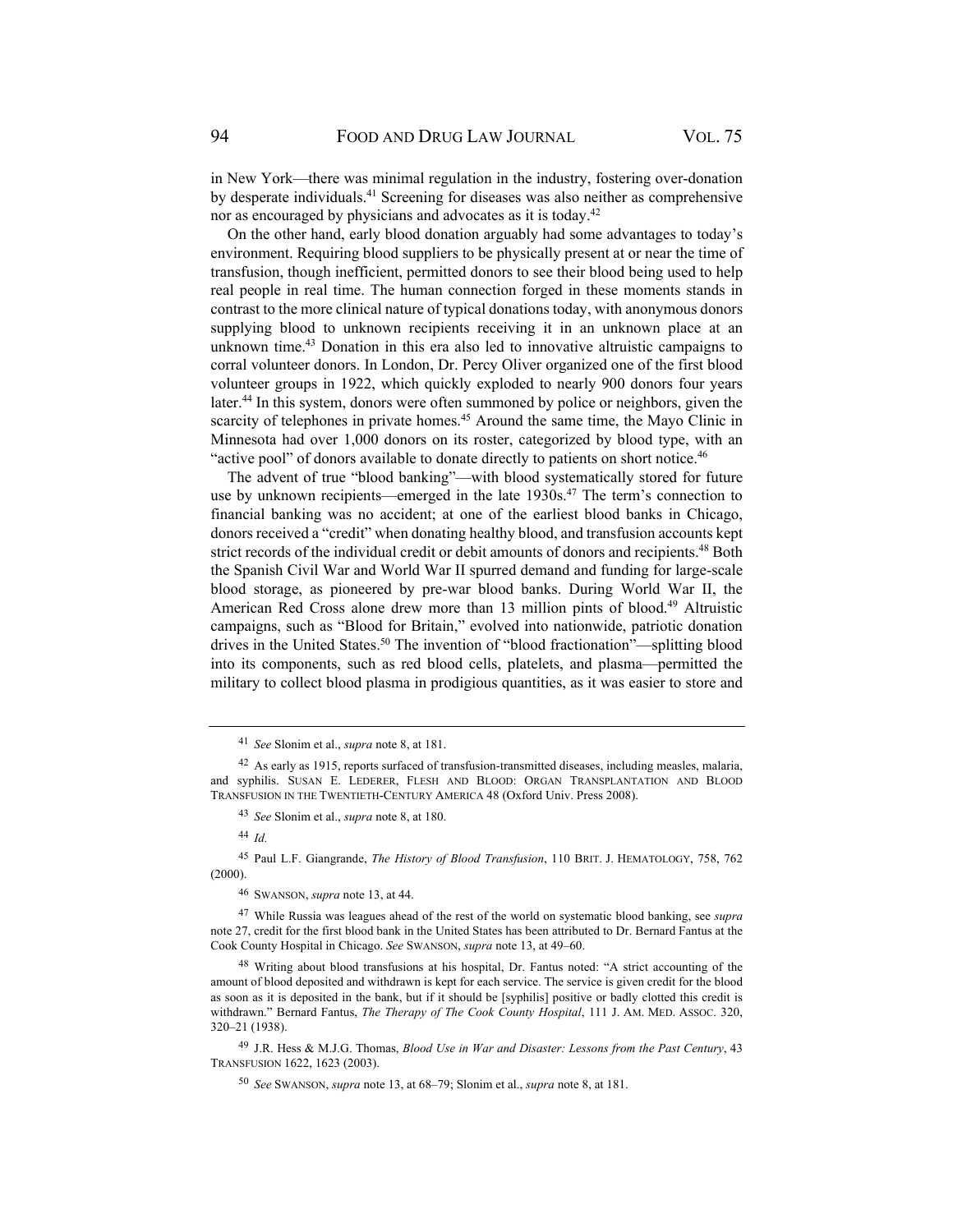ship overseas.<sup>51</sup> While the national blood program was dismantled as part of demobilization at the end of the war, the civilian sector benefitted from the logistical solutions to mass transportation and storage that had been developed in the meantime.

The donation campaigns during World War II also ushered in new social norms around blood donation that endured long after the fighting ceased. In countries such as the United States, England, and France, where patriotic volunteerism had thrived during the war, altruistic donation became the dominant form of blood donation.<sup>52</sup> In the United States in particular, donation campaigns shifted from valorizing the hardy "professional donors" who were paid for their brave service in the pre-war era to lionizing the everyday citizens who could altruistically save a life or two during their lunch hour.<sup>53</sup> In certain areas, however, compensation remained a vibrant practice; during the mid-1950s, over forty percent of New York City's donations came from paid donors.54 But New York was an outlier, and by 1957, the Joint Blood Council estimated that only about one-sixth of whole blood suppliers nationwide were compensated for their donation.55

The commitment to volunteerism persisted into the late twentieth century, even as the total and per-capita demand for whole blood and its components rose. Since the 1950s, rising life expectancy and new medical procedures requiring vast amounts of transfusable blood have elevated demand for whole blood.<sup>56</sup> The demand for blood plasma has also risen dramatically based on newfound uses and a steadier stream of supply given the advent of plasmapheresis, which allows donors to give approximately twenty times more plasma per year than whole blood.<sup>57</sup>

The latter half of the twentieth century also saw a growing awareness of the safety risks of blood transfusion. Even before the AIDS crisis in the 1980s, bloodborne diseases such as hepatitis triggered increased emphasis on screening procedures and helped fuel an aversion towards compensated blood donation in countries such as the United States.<sup>58</sup> But the outbreak of the AIDS epidemic established safety as a predominant concern for blood collection in the late twentieth and early twenty-first centuries. An estimated 14,000 Americans contracted AIDS from HIV-contaminated

<sup>51</sup> *See* Giangrande*, supra* note 45, at 763; Thon, *supra* note 7.

<sup>52</sup> Slonim et al., *supra* note 8, at 182. In contrast, countries where the link between patriotism and blood donation was weaker, such as Russia, China, and Japan, continued to rely primarily on paid donors in the years following World War II. *Id.*

<sup>53</sup> *See* SWANSON, *supra* note 13, at 74–75. This shift is partly attributable to wartime necessity. With a large portion of able-bodied men fighting overseas, blood centers turned to women and others on the home front unable to serve. Indeed, women provided about half of the blood collected by the American Red Cross during the war. *Id.* at 75.

<sup>54</sup> *See* STARR, *supra* note 11, at 189.

<sup>55</sup> SWANSON, *supra* note 13, at 143 (citing JOINT BLOOD COUNCIL, THE NATION'S BLOOD FACILITIES AND SERVICES 28 (1960)).

<sup>56</sup> Slonim et al., *supra* note 8, at 182. The procedures include heart surgery, organ transplants, advanced natal care, and many cancer treatments. *Id.* 

<sup>57</sup> *Id.* at 183. The plasmapheresis process uses centrifuges to extract plasma from whole blood donations and then return the red cells and platelets to the donor's veins. As a result, donors have a much smaller chance of developing anemia and can thus donate much more frequently.

<sup>58</sup> *Id.* at 185–86. AIDS (acquired immunodeficiency syndrome) is a set of symptoms that can develop after infection with the human immunodeficiency virus (HIV). HIV travels in blood as well as other bodily fluids. For more on the safety precautions adopted in the 1980s, see *id.* at 183.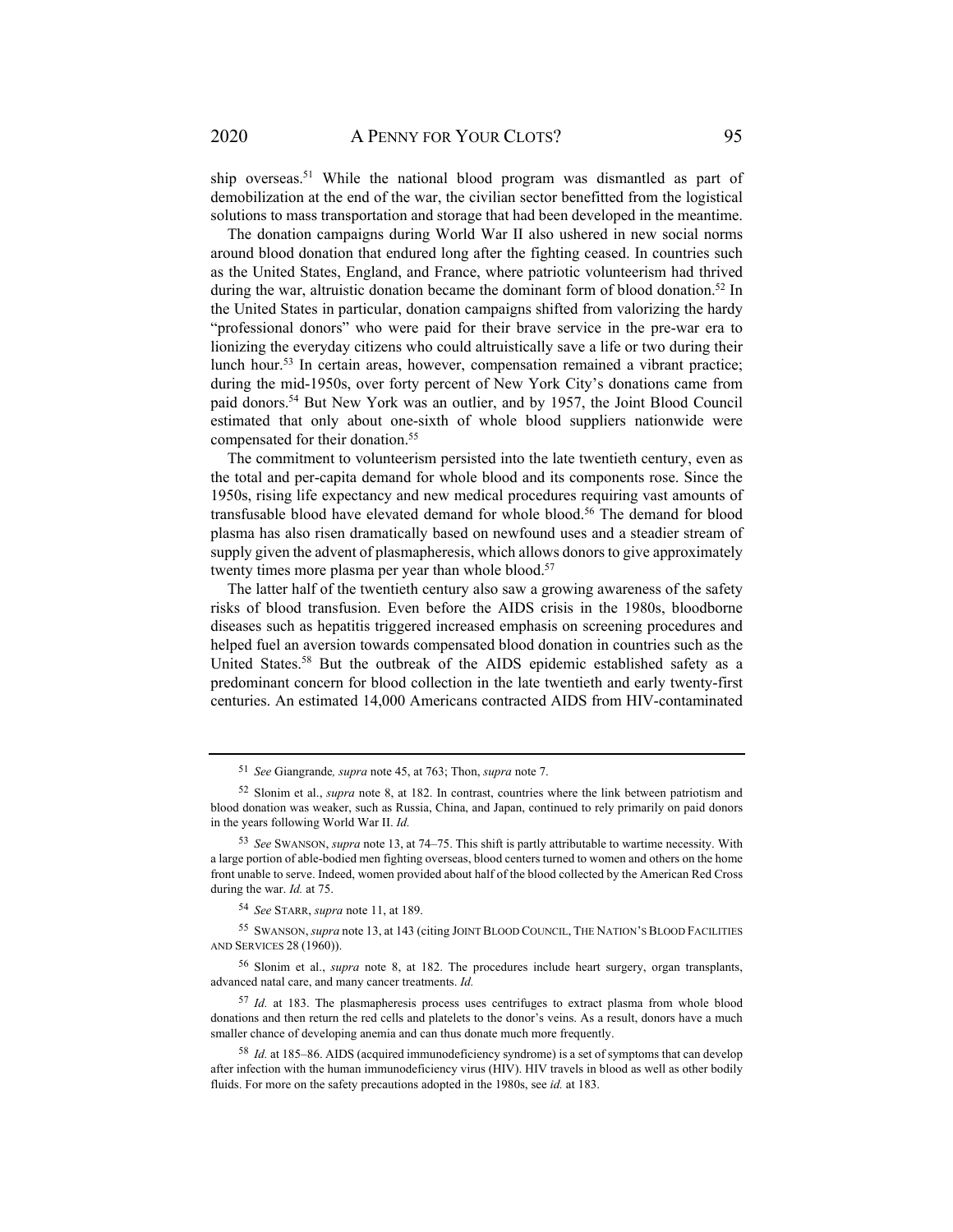blood transfusions in the 1980s and  $90s$ .<sup>59</sup> Reactions to that crisis led the bloodbanking community to embrace comprehensive safety precautions for whole blood donations, which continue to this day. $60$  These safety measures include extensive testing for bloodborne diseases, as well aggressive donor screening to prevent donations by individuals with certain high-risk behaviors, travel histories, or medical backgrounds.<sup>61</sup>

The renewed focus on safety also coincided with a growing public debate over the ethics of compensating blood donors. In particular, British philosopher Richard Titmuss' 1971 book, *The Gift Relationship*, forcefully argued against paid donation on ethical and practical grounds.<sup>62</sup> The substance of Titmuss' concerns will be explored in greater detail in Part II *infra*, along with studies bolstering and criticizing his theories, while specific regulatory policies emanating from those debates will be detailed in Part III. Suffice it to say that his book ratcheted up the ongoing debate over blood donation incentives and crystallized many pre-existing objections to the thenprevailing regulation of blood products in the United States.<sup>63</sup>

Change came swiftly after Titmuss' book hit the shelves. Under the leadership of Bernice Hemphill, the "Mother of Blood Banking," the American Association of Blood Banks (AABB) set a goal of eliminating the use of compensated donors by its member banks by 1975.<sup>64</sup> Between 1970 and 1975, Congress introduced around forty bills addressing the blood supply.<sup>65</sup> Although none of these led to direct federal legislation overhauling the regulatory scheme, the Department of Health, Education, and Welfare established a National Blood Policy that encouraged budding efforts to establish an all-volunteer donation system in the country and to "eliminate commercialism in the acquisition of whole blood and blood components for transfusion purposes."66 In accordance with this policy, the U.S. Food and Drug Administration (FDA) issued strict labeling requirements distinguishing "paid" and "volunteer" donations—a policy that will be examined in greater detail in Parts III and IV *infra*. Even before this last development, the percentage of whole blood obtained from paid donors was only three percent in 1976, down from twenty-five percent a mere five years earlier.<sup>67</sup>

<sup>64</sup> *Id.* at 154.

66 Hemophila [*sic*] and Other Chronic Blood Disorders, 39 Fed. Reg. 9329 (Mar. 8, 1974).

<sup>59</sup> Elizabeth Donegan, *Transmission of HIV by Blood, Blood Products, Tissue Transplantation, and Artificial Insemination*, *HIV InSite Knowledge Base Chapter*, HIVINSITE (Oct. 2003), http://hivinsite.ucsf.edu/InSite?page=kb-07-02-09#S2X [https://perma.cc/AW6F-VANU].

 $60$  Differences in the testing and screening of whole blood donations versus plasma donations will be outlined in further detail in Part III.

<sup>61</sup> For more details on screening and testing procedures, see SEEBER & SHANDER, *supra* note 25, at 230–34.

<sup>62</sup> RICHARD M. TITMUSS, THE GIFT RELATIONSHIP: FROM HUMAN BLOOD TO SOCIAL POLICY *passim* (1971).

<sup>63</sup> *See* SWANSON, *supra* note 13, at 151–53.

<sup>65</sup> *Id.* at 153. Some of these efforts pushed for a national blood exchange supervised by the federal government, but the legislation failed to gain traction, and responsibility for blood drawing, storage, and coordination remains with blood banks and hospitals today. For more on such legislation, see STARR, *supra* note 11, at 250–56.

<sup>67</sup> *Oversight on Implementation of National Blood Policy: Hearing Before the Subcomm. on Health and Sci. Research, Comm. on Labor and Human Res.*, 96th Cong. 2 (1979).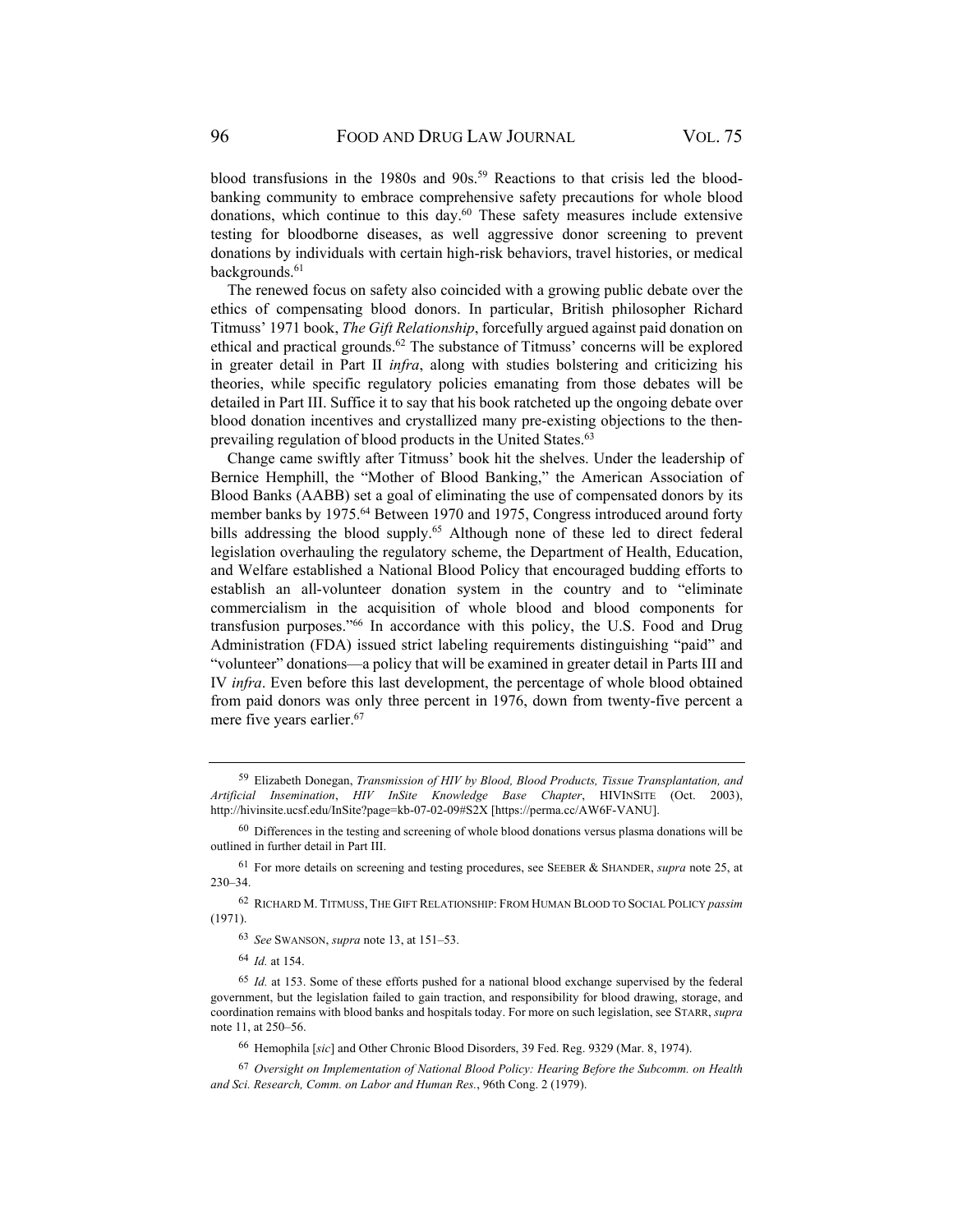The history of blood transfusion recounted in this section reveals the practice's deeply-rooted connections to both altruistic and commercial donations. While once a conventional practice, compensated donation at times exploited desperate, impoverished donors. But in some limited instances, like in New York during the blood-on-the-hoof era, compensation operated in a generally safe and professional environment. Most importantly, the history of blood transfusion in the United States demonstrates that the debate cannot operate on only one axis: societal norms, safety concerns, and practical limitations such as blood storage and transportation heavily influence the efficacy—and the public reception—of any donation regime. Viewing donation incentives as merely an ethical issue, merely a medical issue, or merely an economic issue may be useful in framing specific options, but it risks missing the mark on the practical effects that any one change in technology or policy can have.

## **II. THE DEBATE OVER COMPENSATED BLOOD DONATION**

Before determining where tax incentives for whole blood donations might fit in the current regulatory scheme, it is crucial to review the underlying justifications for prohibiting or at least discouraging monetary payments to donors. After all, in the face of periodic blood supply shortages around the country and the globe, there must be compelling reasons to steer clear of the most ubiquitous incentive (cash). The opposition to paid blood donation can be separated into three lines of argument, which will be addressed in turn.

#### *A. Ethical Considerations*

First, there are ethical and moral concerns intrinsic to the commodification of blood. When questions first arose over the propriety of giving money for blood, they were focused on whether or not it was appropriate to charge the *recipient* for a life-saving infusion of blood—rather than on the donor, for whom payment seemed generally acceptable.68 Arguments against paying donors on moral grounds gained traction in the twentieth century. Ethicists such as Richard Titmuss contended that paying for blood constitutes an "instrumentalisation" of people and their bodies.<sup>69</sup> Indeed, the notion that blood carries human dignity stretches back to the earliest days of transfusion. So putting a price on a physical human "good" could lead to the commodification of the human body and even dehumanization.<sup>70</sup> The thrust of this argument parallels objections in related contexts, such as opposition to markets for human organs.<sup>71</sup>

It is true that the very first human blood donors acted out of altruism: husbands giving blood to save their dying wives and physicians aiding their ailing patients.<sup>72</sup> But what is a familiar feature of a practice—historically or currently—should not be confused with what is necessary. Commentators have pointed out that compensation

<sup>68</sup> SWANSON, *supra* note 13, at 120–21.

<sup>69</sup> Alena M. Buyx, *Blood Donation, Payment, and Non-Cash Incentives: Classical Questions Drawing Renewed Interest*, 36 TRANSFUSION MED. & HEMOTHERAPY 329, 331 (2009).

<sup>70</sup> *See* David Archard, *Selling Yourself: Titmuss's Argument Against a Market in Blood*, 6 J. ETHICS 87, 87 (2002).

<sup>71</sup> *See, e.g.*, Mario Morelli, *Commerce in Organs: A Kantian Critique*, 30 J. SOC. PHIL. 315, 322 (2002).

<sup>72</sup> *See supra* note 20 and accompanying text.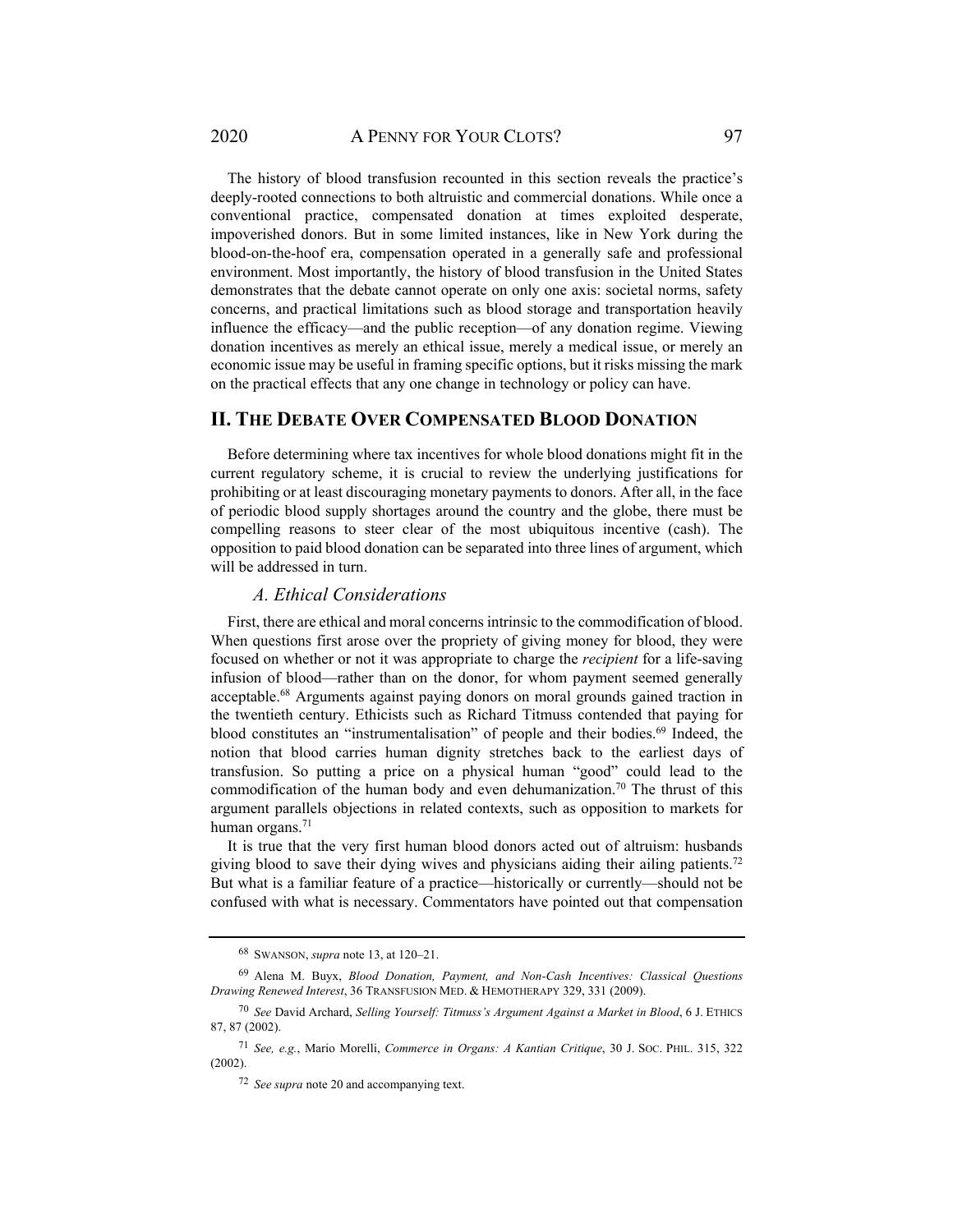does not inherently degrade other forms of socially beneficial activities that some people pursue altruistically; we generally do not, for example, denigrate nurses, counselors, or caretakers because they are paid for services that other people sometimes perform for free.<sup>73</sup> Arguments along these dimensions are inexorably intertwined with more general conceptions of personal morality and societal norms.

Some scholars have also expressed concern that paid donors disproportionally come from lower socioeconomic groups.74 Impoverished donors might sell their blood into a market that they themselves could never access, should they need blood—a fact that violates notions of interpersonal fairness.75 A related ethical argument stresses the inescapable risk of coercion presented by paid donation; offering life-sustaining payment in exchange for blood invites coerced consent in the absence of more dignified options for those in extreme material need, encouraging some donors to compromise their personal autonomy.76

Critics of these positions point out that payment motivating someone to donate does not necessarily mean that the donor is misinformed, jeopardizing her own dignity, or lacking autonomy over her body; the risk only arises if under different financial circumstances the donor would have refused to donate on moral grounds.77 This moral risk is context dependent and more palpable in less developed societies that have fewer economic safety nets and alternative sources of non-coercive income. And unlike nonregenerative human biologics such as organs, blood typically regenerates quickly and the side effects of a typical donation are short-lived.

#### *B. "Crowding Out" and Economic Considerations*

In contrast to the moral and ethical concerns listed above, some objections to compensated donation focus on its extrinsic effects, including its propensity to actually *decrease* the number of donors and the amount of blood collected. Titmuss devoted much of his 1971 book to presenting the argument that paying blood donors destroys altruistic donation and that it was already hindering donation in the United States.78 Other scholars in the decades since have agreed, contending that paid donation crowds out unpaid donations by alienating altruistic donors who see payment as cheapening their donations or signaling that they are unneeded.<sup>79</sup>

Although researchers have studied the effects of incentives on blood donation extensively, definitive conclusions are elusive given difficulties inherent in this field of study. At the highest level, simply comparing the donation rates between countries that do and do not pay donors is too crude, skipping over numerous confounding factors; for example, do some countries that directly pay donors but have low donation rates only pay donors *because* donation rates are low and must be encouraged through payment? Likewise, once compensation is stigmatized in a given society, that stigma

<sup>73</sup> Buyx, *supra* note 69, at 331.

<sup>74</sup> *See* R. W. Beal & W. G. van Aken, *Gift or Good?*, 63 VOX SANGUINIS 1, 3–4 (1992); *see also*  TITMUSS, *supra* note 62.

<sup>75</sup> Buyx, *supra* note 69, at 331.

<sup>76</sup> *Id.* at 330.

<sup>77</sup> Pablo Rodriguez del Pozo, *Paying Donors and the Ethics of Blood Supply*, 20 J. MED. ETHICS 31, 32 (1994).

<sup>78</sup> TITMUSS, *supra* note 62 *passim*.

<sup>79</sup> *See, e.g.*, Archard, *supra* note 70, at 90.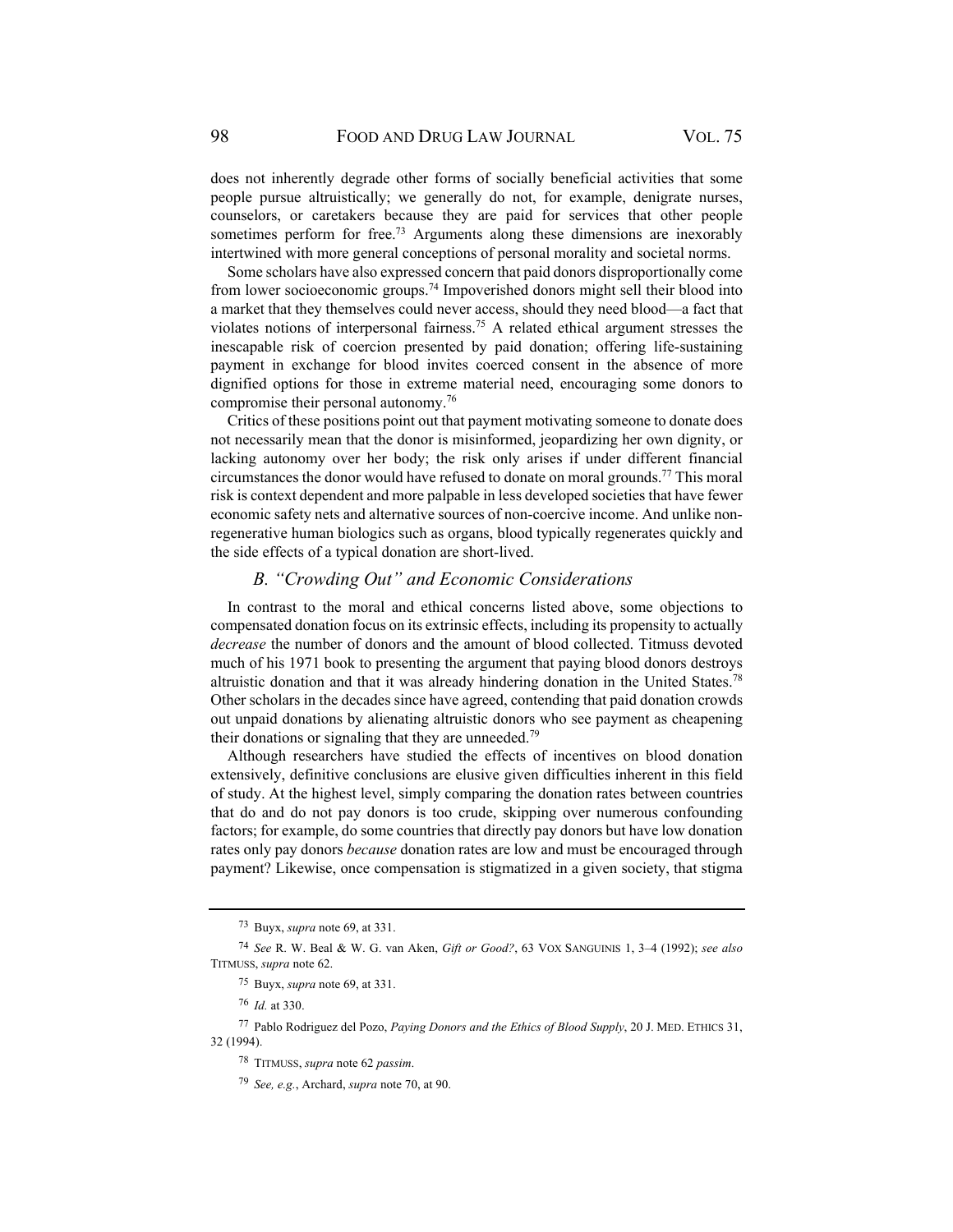may not easily be erased—even if the country shifts to an alternative system. Those studies that do offer more specific findings tend to examine only developed economies, such as the United States and Europe, which largely confine acceptable compensation to indirect, non-monetary forms.80 Unfortunately, tax incentives have not yet been studied for their effect on motivating blood donation.<sup>81</sup>

Research into certain economic incentives is often limited by the ability to only *ask* donors about their expected reactions to hypothetical incentive systems, rather than field testing the efficacy of different incentives.<sup>82</sup> Donors' answers may also be susceptible to a social desirability bias, whereby participants are motivated to appear selfless in their answers.<sup>83</sup> These experiments sometimes fail to interview non-donors who could donate with the correct incentives. And donors or potential donors interviewed in studies may prefer whatever system they inhabit because it is selfselected (i.e., representative governments tend to choose policies preferred by their citizens) or based merely on familiarity. Either way, empirical studies confirm this intuition: donors and non-donors in countries where payment is permitted have generally more positive attitudes toward incentives of all kinds (including cash payments) than citizens of countries that require all donations to be unpaid.<sup>84</sup>

Advocates of the crowding-out theory point to research demonstrating that potential donors have a clear aversion to cash payments.<sup>85</sup> More recent studies do not disagree, but they paint a more complicated picture. Incentives of all kinds (material or otherwise) are generally ineffective in *recruiting* new donors but have some success in boosting donor *retention*; some people are simply more inclined to start donating than others.<sup>86</sup> When given economic incentives short of cash (e.g., gift cards), individuals have been found to donate more often—and increasingly so the higher the

83 Kathleen Chell et al., *A Systematic Review of Incentives in Blood Donation*, 58 TRANSFUSION 242, 247 (2018).

<sup>84</sup> *Id.* at 246.

<sup>80</sup> These policies will be examined in greater detail below. *See infra* Part III.

 $81$  There have, however, been a few studies assessing the effect of tax incentives on bone marrow and organ donation. *See, e.g.*, Nicola Lacetera, Mario Macis & Sarah S. Stith, *Removing Financial Barriers to Organ and Bone Marrow Donation: The Effect of Leave and Tax Legislation in the U.S.*, 33 J. HEALTH ECON. 43, 43 (2014). All of the published studies reported no effect on organ or bone marrow donations. *See id.* at 45, 54 (discussing prior research and presenting findings). The authors of the most recent study (Nicola Lacetera et al.) suggest that the incentives may have been too small to affect such invasive procedures as organ and marrow donations, contrasting them with blood donations, which are significantly less invasive for donors and thus could be affected. *Id.* at 55.

<sup>82</sup> *See* Nicola Lacetera et al., *Economic Rewards to Motivate Blood Donations*, 340 SCI. 927, 927 (2013) [hereinafter Lacetera et al., *Economic Rewards*].

<sup>85</sup> *See, e.g.*, Danielle Chmielewski et al., *A New Perspective on the Incentive-Blood Donation Relationship: Partnership, Congruency, and Affirmation of Competence*, 52 TRANSFUSION 1889, 1889 (2012) (citing RICHARD M. TITMUSS, THE GIFT RELATIONSHIP: FROM HUMAN BLOOD TO SOCIAL POLICY (1970); S.A. Glynn et al., *Attitudes Toward Blood Donation Incentives in the United States; Implications for Donor Recruitment*, 43 TRANSFUSION 7 (2003); Nicola Lacetera & Mario Macis, *Do All Material Incentives for Pro-Social Activities Backfire? The Response to Cash and Non-Cash Incentives for Blood Donations*, 31 J. ECON. PSYCHOL. 738 (2010)) ("The one clear, uniform message to emerge from past research on the incentives-donation relationship is that *monetary, compensation*-*payment* incentives seem to 'crowd out' donors' intrinsic motivations (including donors feeling good about themselves or gaining social approval) and thus decrease their blood donation behavior.").

<sup>86</sup> Chell et al., *supra* note 83, at 247.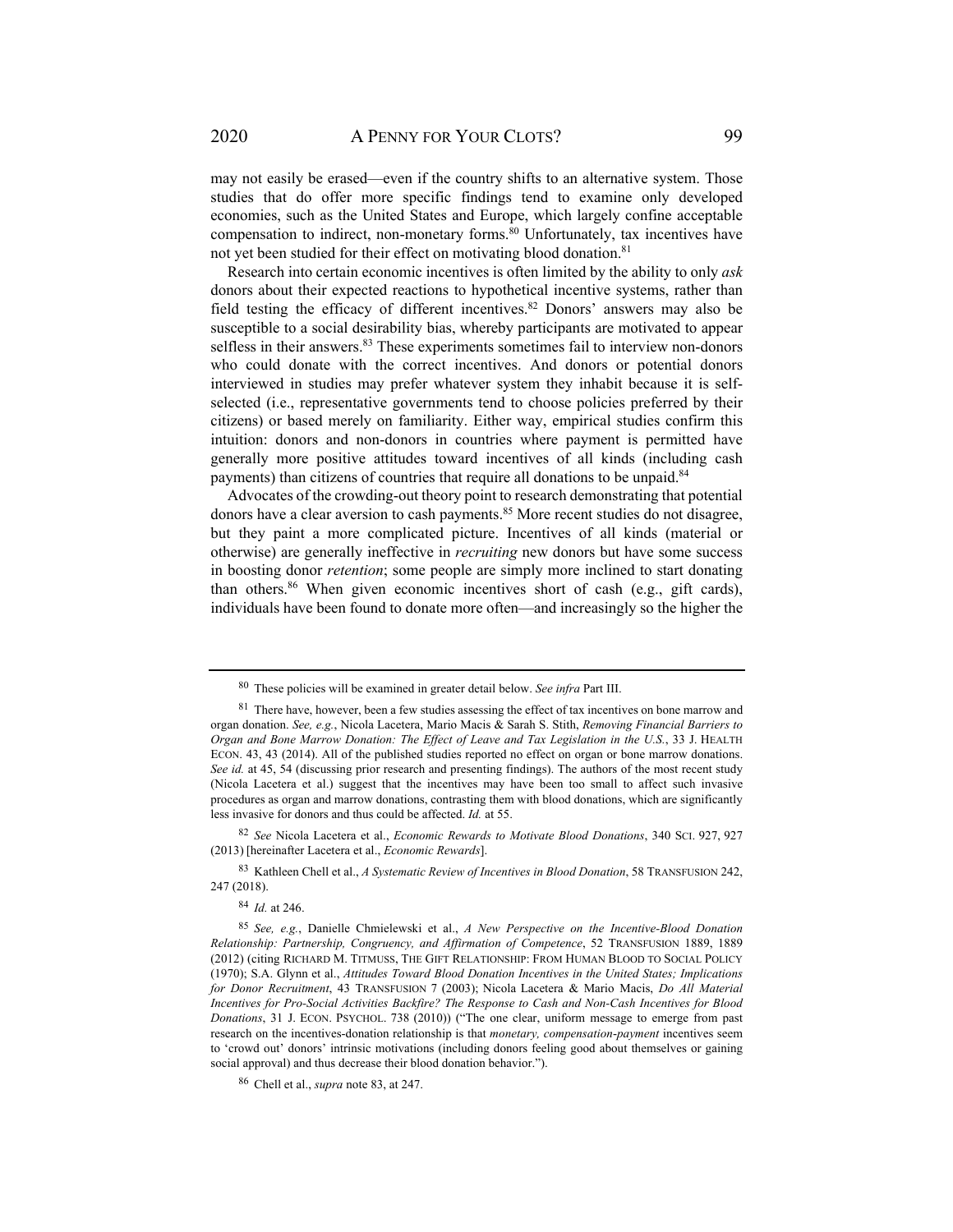value of the rewards. $87$  These results suggest that cash itself is a pariah, but economic rewards a "step removed" from cash evade the same stigma.<sup>88</sup>

Of course, this research rests alongside a robust cash-based plasma donation industry currently operating in the United States.<sup>89</sup> Given the design of that industry, discussed in Part III *infra*, it seems unlikely that its cash payments are crowding out an even greater number of altruistic-focused donors who are refraining from donating plasma out of distaste for the cash-based system. It may just be the case that the multitude of donors and potential donors are all motivated by a combination of factors including payment, altruism, and social rewards such that any one system has the potential to repulse some individuals. Accordingly, some commentators have pushed for a "pluralistic approach" that attempts to accommodate many different incentive schemes to match the heterogeneous landscape of donor preferences.<sup>90</sup>

## *C. Safety Concerns*

Lastly, a strong extrinsic objection to compensated blood donation is the risk it poses to blood safety. Given the history of blood transfusion summarized in Part I *supra*, keeping transfusable blood free from communicable infections is of paramount importance for regulators. Although donated blood undergoes extensive testing between donation and transfusion, FDA admits that those steps are meant to be redundant—"like layers of an onion"—to other precautions such as donor screening.<sup>91</sup> Opponents of compensated donation since Titmuss have rightfully highlighted the danger that cash or other economic rewards will attract at-risk donors or encourage donors to lie about their medical histories to pass the initial screening.<sup>92</sup> Paid incentives could also lead to *overdonation*—with donors misrepresenting their donation histories to donate more often than is healthy to earn more money.

The empirical results on the safety effects of incentivized donation are mixed. Some research has shown that paid donors have a higher risk of transfusion-transmitted infections and are more likely to conceal risk factors, such as habitual drug use.<sup>93</sup> A number of these studies rely on disparate rates between paid plasma donors and unpaid whole blood donors, but at least one longitudinal study examined donations from paid and unpaid whole blood sources, finding higher infection rates in the former.<sup>94</sup> On the

<sup>87</sup> Lacetera et al., *Economic Rewards*, *supra* note 82; *see also* Lorenz Goette & Alois Stutzer, *Blood Donations and Incentives: Evidence from a Field Experiment*, 170 J. ECON. BEHAV. & ORG. 52, 54 (2020), https://doi.org/10.1016/j.jebo.2019.11.021 [https://perma.cc/T8RU-KY2L] (discussing lottery tickets and free medical tests).

<sup>88</sup> Lacetera & Macis, *supra* note 85, at 746.

<sup>89</sup> *See infra* note 118 and accompanying text.

<sup>90</sup> Albert Farrugia et al., *Payment, Compensation and Replacement—The Ethics and Motivation of Blood and Plasma Donation*, 99 VOX SANGUINIS 202, 202 (2010).

 $91$  The precise testing requirements for relevant transfusion-transmitted infections are specified in 21 C.F.R. § 610.40 (2016). Testing Requirements for Relevant Transfusion-Transmitted Infections, 21 C.F.R. § 610.40 (2016); *FDA Regulation of Blood and Blood Components in the United States*, FOOD & DRUG ADMIN., https://www.fda.gov/media/81654/download [https://perma.cc/SAV5-XWSL] (last visited June 8, 2020).

<sup>92</sup> *See* Chell, *supra* note 83, at 247.

<sup>93</sup> *See* Buyx, *supra* note 69, at 332 (summarizing research and collecting sources).

<sup>94</sup> C. L. Van der Poel et al., Review, *Paying for Blood Donations: Still a Risk?*, 83 VOX SANGUINIS 285, 285 (2002).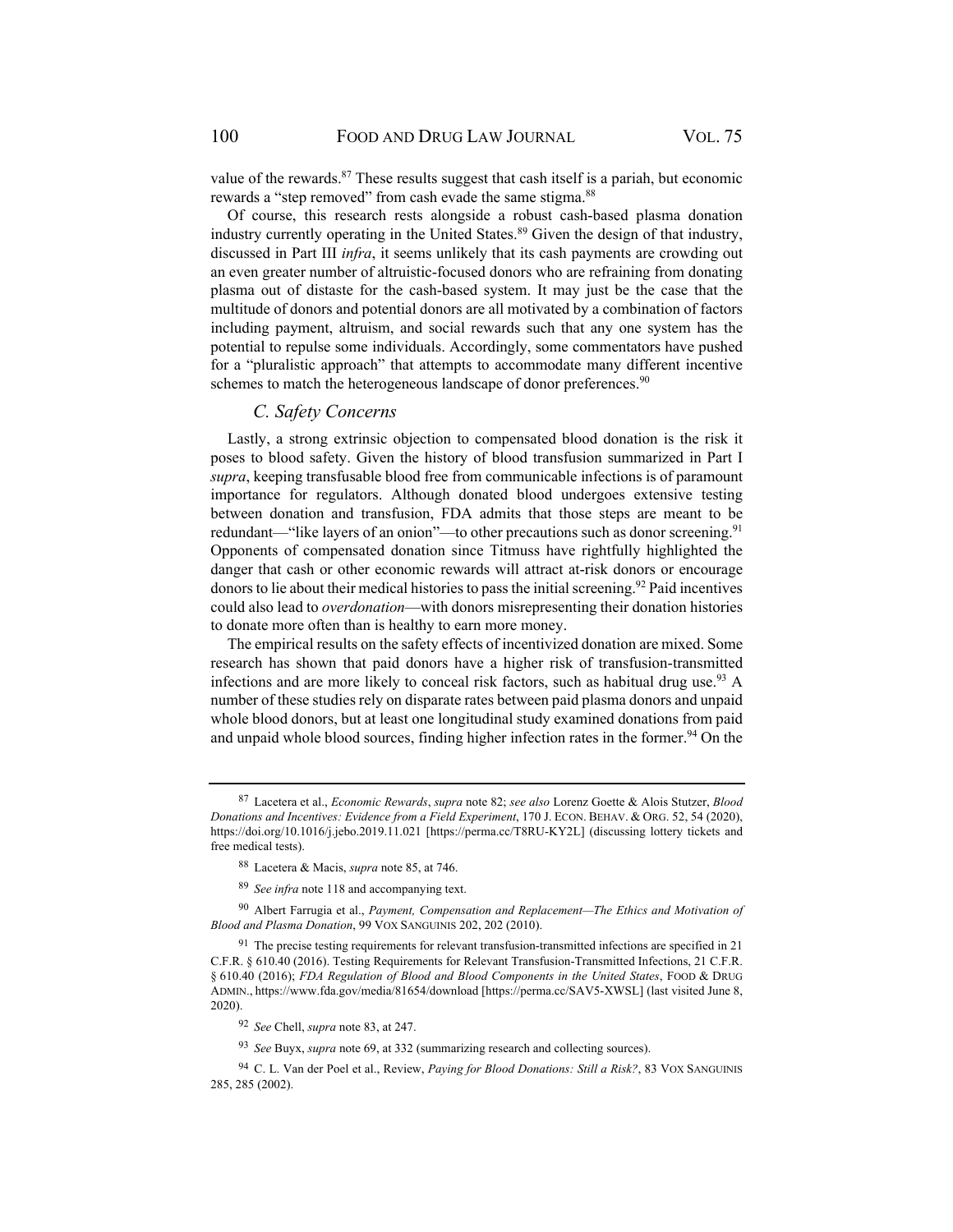other hand, some studies have found no effect on safety by the addition of non-cash economic incentives such as prepaid gift cards, free medical tests, token gifts, and supermarket vouchers.<sup>95</sup> Unfortunately, there have been no published studies addressing the incidence of disease for tax-incentivized donations.

Some commentators stress that blood quality depends far more on the donor population and donation setting than on the incentives offered.<sup>96</sup> Studies analyzing the effects of donor incentives often gather data from settings in which would-be donors receive rewards just for showing up to donate, whether or not they pass health screening and ultimately give blood, meaning donors would not have a financial incentive to provide false information about their risk factors. 97 That disparities in usable blood between paid and unpaid donors nonetheless still appear in some studies suggests that blood safety risks may be grounded less in motivating at-risk individuals to lie during pre-donation screening and more in encouraging unknowingly at-risk individuals to show up to donate when they otherwise would not have. So some commentators have argued that drawing a strict line between "volunteer" and "paid" donations is actually counterproductive, as it suggests that donations from the former are inherently safe or at least safer—when in reality the particular geographic area or source population is a much more important factor.<sup>98</sup>

# **III. CURRENT POLICIES CONCERNING INCENTIVIZED BLOOD DONATION**

As recounted in Part I *supra*, blood donation operated for most of its history without much formal government regulation. This changed rapidly in the mid-twentieth century, as many governments around the world began to advocate for and ultimately mandate volunteer-only blood donation. Even before FDA acted in the United States, the World Health Organization (WHO) adopted a resolution in 1975 urging member states to "promote the development of national blood services based on voluntary nonremunerated donation of blood."99 And in conjunction with the International Federation of Red Cross and Red Crescent Societies, WHO released the "Melbourne Declaration" in 2009, setting a goal for all blood donations worldwide to be collected from unpaid volunteer donors by 2020.100

<sup>95</sup> Victor Iajya et al., *The Effects of Information, Social and Financial Incentives on Voluntary Undirected Blood Donations: Evidence from a Field Experiment in Argentina*, 98 SOC. SCI. & MED. 214 (2013); *see also* Chell, *supra* note 83, at 247–51 (cataloging and analyzing studies).

<sup>96</sup> Buyx, *supra* note 69, at 332.

<sup>97</sup> *See* Nicola Lacetera, Mario Macis & Robert Slonim, *On the Importance of* Unconditional *Rewards for Blood Donations*, 60 CLINICAL CHEMISTRY 423 (2014).

<sup>98</sup> Ronald G. Strauss, Editorial, *Blood Donations, Safety, and Incentives*, 41 TRANSFUSION 165, 166– 67 (2001). One example provided was the French practice of liberally accepting voluntary donations from prison inmates, who were at a much higher risk for infectious diseases, but whose donations were classified as "volunteer" and thus were assumed to be safer than any donations from compensated sources. *Id.* at 165.

<sup>99</sup> WORLD HEALTH ASSEMBLY, UTILIZATION AND SUPPLY OF HUMAN BLOOD PRODUCTS (1975), https://www.who.int/bloodsafety/en/WHA28.72.pdf?ua=1 [https://perma.cc/BW8C-K7MD].

<sup>100</sup> This policy was launched on World Blood Donor Day in 2009 as a result of WHO's Global Consultation on "100% Voluntary Non–Remunerated Donation of Blood and Blood Components" in Melbourne, Australia. Although it has missed its 2020 target, WHO also published a "global framework for action" in 2010 to help serve as a justification and long-term blueprint for the move to exclusively voluntary, uncompensated donations. *See* WORLD HEALTH ORG., TOWARDS 100% VOLUNTARY BLOOD DONATION: A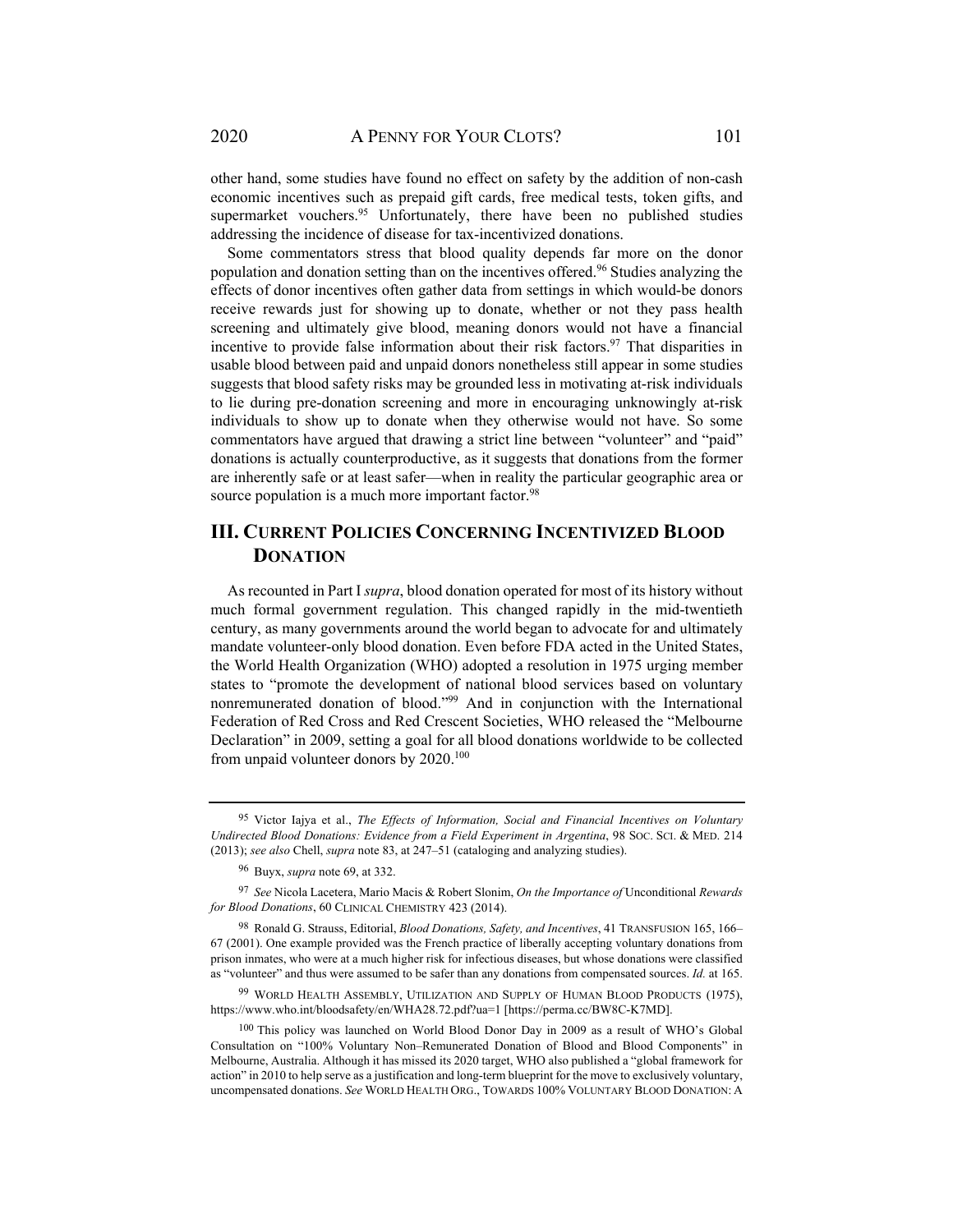The United States needed no international encouragement to move toward regulating blood transfusions more heavily. Although in the 1960s the Federal Trade Commission (FTC) started to consider "the blood business" a type of commerce worthy of FTC oversight, today the U.S. blood supply and blood banking are directly regulated by FDA.101 This legal authority stems from two national laws: the Federal Food, Drug, and Cosmetic Act—which considers blood and blood products falling within the definition of "drug"<sup>102</sup>—and the Public Health Service Act—which classifies blood, blood components, and blood derivatives as "biologic products."103 FDA exercises its authority through its Center for Biologics Evaluation and Research (CBER), which mandates rules for blood bank licensing, blood testing, and donor screening that are ultimately published in the *U.S. Code of Federal Regulations*  (CFR).104 FDA's policies, in place since the 1970s, have largely curtailed the practice of paying for whole blood donation.105

It is, however, inaccurate to say that FDA currently *bans* paid blood donations. Rather, FDA's stance emanates from its simple yet impactful labeling regulations that require blood bags destined for transfusion to be marked as either "paid donor" or "volunteer donor" to signify the source of the donated blood.<sup>106</sup> Whether this policy was intended to merely be a compromise position in the face of stalwart opposition to more stringent rules, or if it was a knowingly ingenious resolution from the start, the policy immediately combined with free market reactions to have wide-ranging effects.<sup>107</sup> No hospital buying whole blood for transfusion would risk having purchased *inferior* blood—with labels on the bag attesting to that fact; as one blood bank director explained when the policy was announced, "If you label it [paid], you

103 42 U.S.C. § 262(i)(1) (2019).

<sup>104</sup> *Regulation of the Blood Supply*, FOOD & DRUG ADMIN. (Sept. 18, 2018), https://www.fda.gov/vaccines-blood-biologics/blood-blood-products/regulation-blood-supply [https:// perma.cc/5CNJ-9MYN]. Practically, this regulatory process is quite laborious. FDA places a notice of any new, proposed regulation in the Federal Register, where the proposed rule is available for public notice and comment, as well as discussion at meetings of the Blood Products Advisory Committee, industry roundtables, etc. If FDA approves the final rule, it is placed in the Federal Register along with FDA responses to public comments, while the final rule gets published in the Code of Federal Regulations (CFR). The regulations relating to human blood generally fall under "Biologics" (21 C.F.R. Subchapter F) and can be found at 21 C.F.R. § 600 (2016).

<sup>105</sup> *See infra* note 121 and accompanying text for discussion of the differences in whole blood and plasma donations.

106 This policy was first proposed in 1975 and culminated in a final rule published in 1978. *See* Whole Blood and Components of Whole Blood Intended for Transfusion; Donor Classification Labeling Requirements, 43 Fed. Reg. 2142 (Jan. 13, 1978)*.*

107 FDA's first proposal, released in 1975, mandated more explicit warnings on blood bags about the risk of hepatitis in the blood from paid donors. FDA altered this policy after many comments in protest from blood banks and industry advocates. For a summary of the comments and an explanation of the shift in FDA's proposed language, see Whole Blood and Components of Whole Blood Intended for Transfusion, 42 Fed. Reg. 11018, 11020 (Feb. 25, 1977)*.* For more background on the development of the labeling policy, see *Transfusion Blood Soon Must Indicate Volunteer Donors*, N.Y. TIMES (Jan. 14, 1978), https://www.nytimes.com/1978/01/14/archives/transfusion-blood-soon-must-indicate-volunteerdonors.html [https://perma.cc/YU8S-GRVW].

GLOBAL FRAMEWORK FOR ACTION 27 (2010), https://www.who.int/bloodsafety/publications/ 9789241599696/en/ [https://perma.cc/X5PE-FT5B].

<sup>101</sup> *See* SWANSON, *supra* note 13, at 130–33.

<sup>102 21</sup> U.S.C. § 321(g)(1) (2016).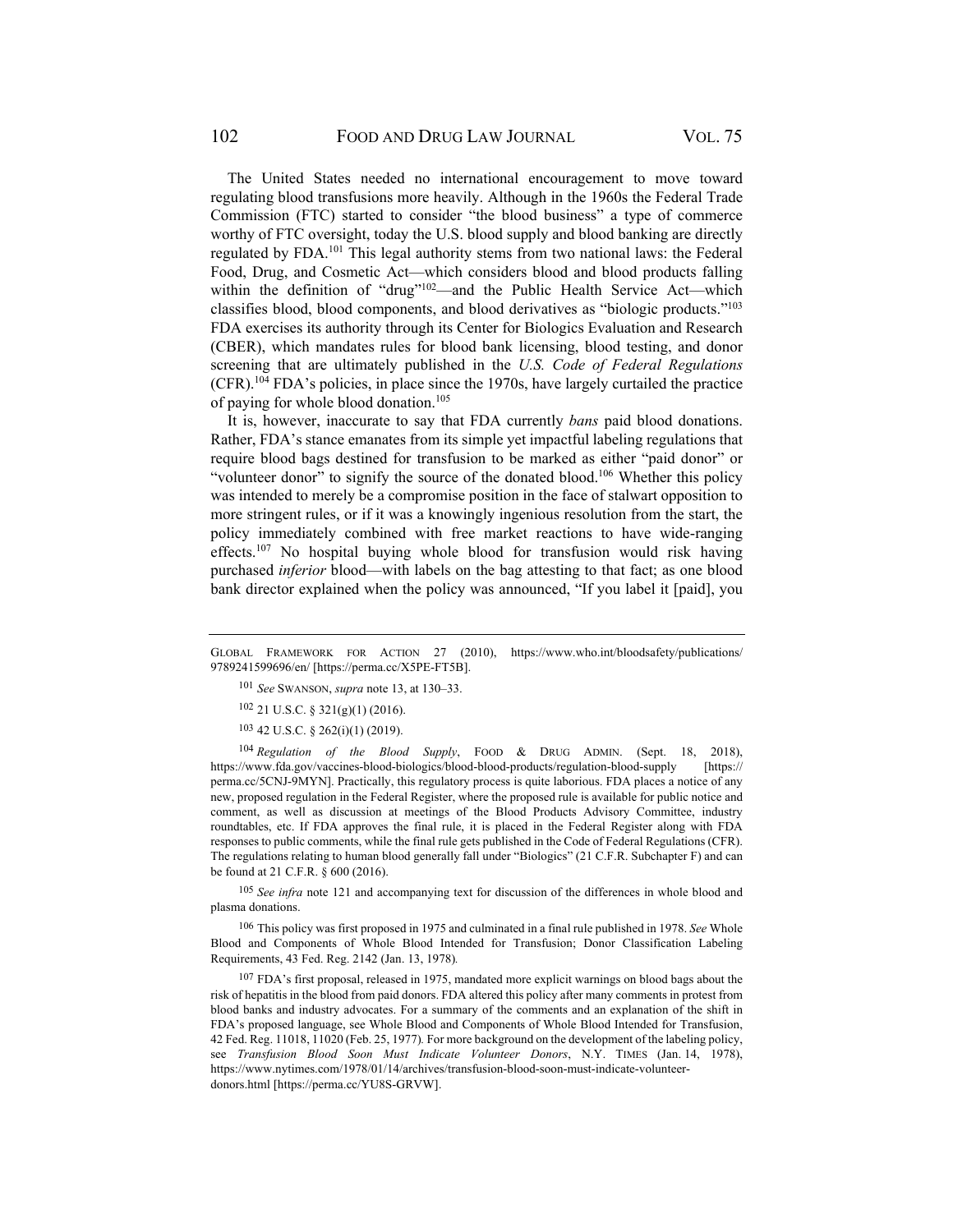might as well pour it down the drain."108 Responding to this policy shift and the evolving social norms detailed in Part I *supra*, compensation for whole blood donations dried up quickly.109

While straightforward in sentiment, FDA's policy immediately becomes murkier once one departs from the extremes—such as, on the one hand, a donor who gives blood and leaves a clinic without getting anything at all for her trouble or, on the other hand, a donor who is handed a predetermined amount of cash. So it is critical to examine the exact wording of the current regulations: $110$ 

Section 606.121 Container label

. . .

(c) The container label must include the following information, as well as other specialized information as required in this section for specific products:

(8) If the product is intended for transfusion, the statements:

(v) The appropriate donor classification statement, *i.e.*, "paid donor" or "volunteer donor," in no less prominence than the proper name of the product.

> (A) A paid donor is a person who receives monetary payment for a blood donation.

> (B) A volunteer donor is a person who does not receive monetary payment for a blood donation.

> (C) Benefits, such as time off from work, membership in blood assurance programs, and cancellation of nonreplacement fees that are not readily convertible to cash, do not constitute monetary payment within the meaning of this paragraph.

FDA's "donor classification" requirement sits among an array of hypertechnical blood labeling provisions, but the text leaves much to be desired in terms of clarification. Indeed, a paid donor is someone who "receives monetary payment" for donating, while a volunteer donor is one who "does not receive monetary payment."111 The term "monetary payment" is not explicitly defined, and the only clues provided as to its meaning are in the short, non-exhaustive list of examples of in-kind remuneration that do not count as monetary payment.

Fortunately, CBER has since provided some additional guidance on what constitutes monetary payment under the labeling regulations via its "Compliance Policy Guide on the Blood Donor Classification Statement" (CPG).<sup>112</sup> Last updated in

. . .

. . .

<sup>108</sup>Constance Holden, *Blood Banking: Tangled System Resists Swift Change*, 175 SCI. 1444 (1972).

<sup>109</sup> *See supra* note 67 and accompanying text; Kara W. Swanson, *Rethinking Body Property*, 44 FLA. ST. U. L. REV. 193, 244 (2016); Slonim et al., *supra* note 8, at 185–86.

<sup>110 21</sup> C.F.R. § 606.121(c)(8)(v)(A)–(C) (2019).

<sup>111</sup> *Id.* 

<sup>&</sup>lt;sup>112</sup> The CBER first issued this guidance in 2002, with two updates between that issuance and its most recent update. FOOD & DRUG ADMIN., COMPLIANCE POLICY GUIDE CPG SEC. 230.150: BLOOD DONOR CLASSIFICATION STATEMENT, PAID OR VOLUNTEER DONOR (2019), https://www.fda.gov/media/75039/ download [https://perma.cc/P5CQ-HCJR].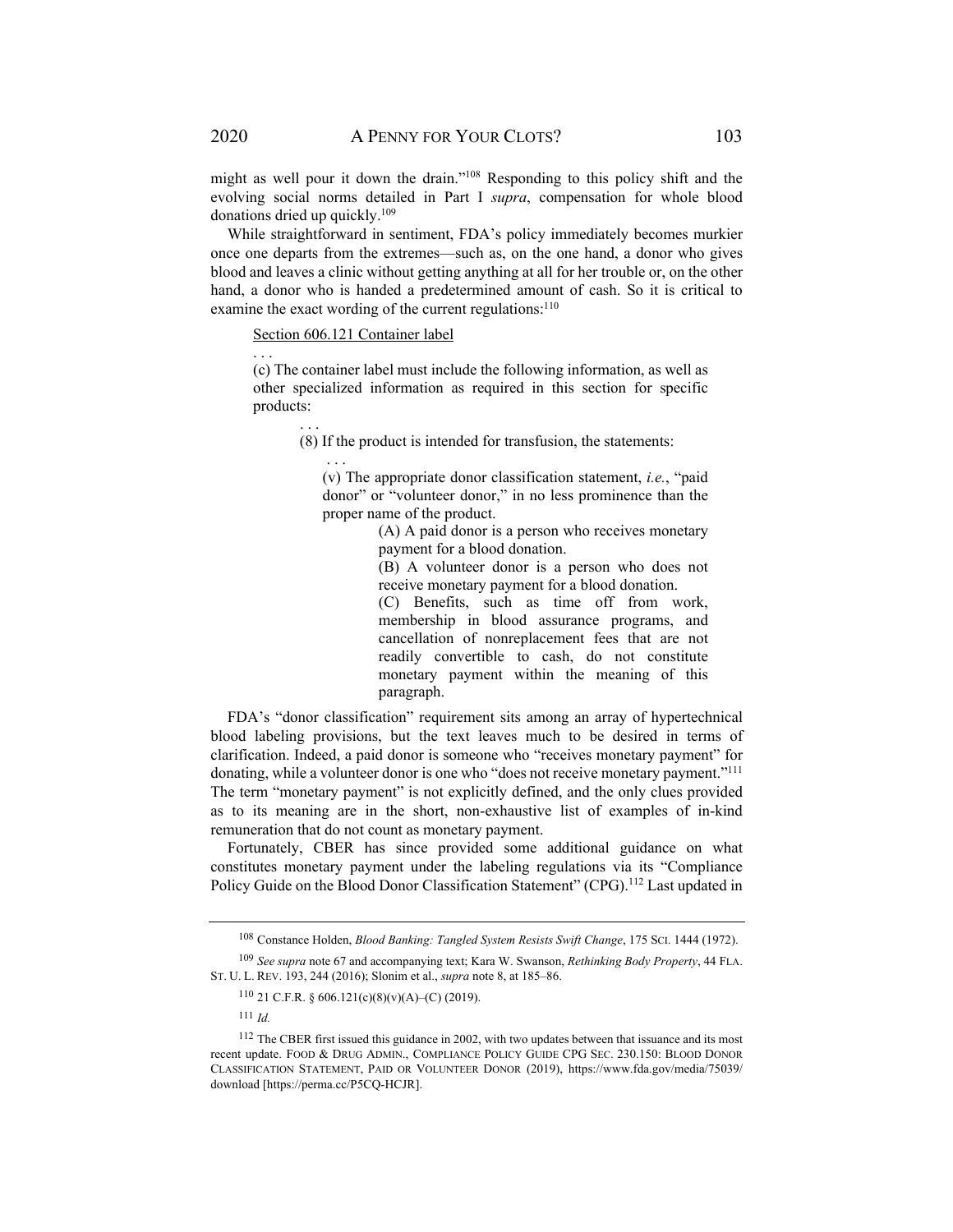December 2019, the CPG confirms that a monetary payment made "to a group to which the donors belong" would also "generally be considered a monetary payment" to those donors, foreclosing a possible loophole in the policy.113 In addition, the CPG provides other examples beyond those listed in the regulation to illustrate what incentives would constitute "monetary payment" and thus require a "paid donor" classification." The distinctions can be broken down as follows: 114

| <b>Monetary Incentives</b>                                                                                                                                                                                                                                                                                                                               | <b>Non-Monetary Incentives</b>                                                                                                                                                                                                                                                                                                                                                                                                                                                                                                                                               |
|----------------------------------------------------------------------------------------------------------------------------------------------------------------------------------------------------------------------------------------------------------------------------------------------------------------------------------------------------------|------------------------------------------------------------------------------------------------------------------------------------------------------------------------------------------------------------------------------------------------------------------------------------------------------------------------------------------------------------------------------------------------------------------------------------------------------------------------------------------------------------------------------------------------------------------------------|
| Cash payments<br>High-value gifts (e.g., televisions)<br>that are readily convertible to cash<br>Tickets or vouchers for<br>entertainment events where the<br>tickets are transferable or where a<br>secondary market exists<br>Vouchers for future medical tests,<br>if transferable to other people<br>Scholarship funds paid directly to a<br>student | Paid time off work<br>Gifts of nominal value (e.g., mugs,<br>t-shirts)<br>Tickets or vouchers for<br>entertainment events where the<br>tickets are not transferable<br>Medical tests performed on the<br>donor at the time of their blood<br>donation<br>Scholarship funds paid directly to<br>an educational institution on a<br>student's behalf<br>Discount hotel room rates that are<br>not transferable or redeemable for<br>cash<br>Gift cards or certificates bearing<br>the donor's name that are not<br>transferable or redeemable for cash<br>Frequent flyer miles |

Even with the additional distinctions listed above, the line between "monetary" and "non-monetary" incentives is not entirely clear. But the CPG also identifies three factors important to making the distinction. First, is the incentive refundable or redeemable for cash? With direct cash payments occupying the heartland of "monetary payment," FDA understandably includes items that are readily convertible to cash within the same category, making the recipient a "paid donor." FDA highlights as an example gift certificates from a store that can be refunded for cash. Second, does a market exist for the incentive given? If so, here again the item given could be readily converted into cash by selling it to another person (e.g., selling a ticket to another event attendee), hence FDA's examples of concert tickets or even high-value items like television sets. Third, is the incentive transferable? The issue here, according to the CPG, is yet again a concern over the ultimate conversion into cash—even if no established market exists. High-value rewards, such as discounted hotel rooms, are nonetheless acceptable incentives for voluntary donors if they benefit only the recipient and cannot be readily exchanged with third parties.

<sup>113</sup> *Id.* 

<sup>114</sup> This list is not intended to exhaustively report all of the examples listed in the CPG but instead to illustrate the most salient distinctions.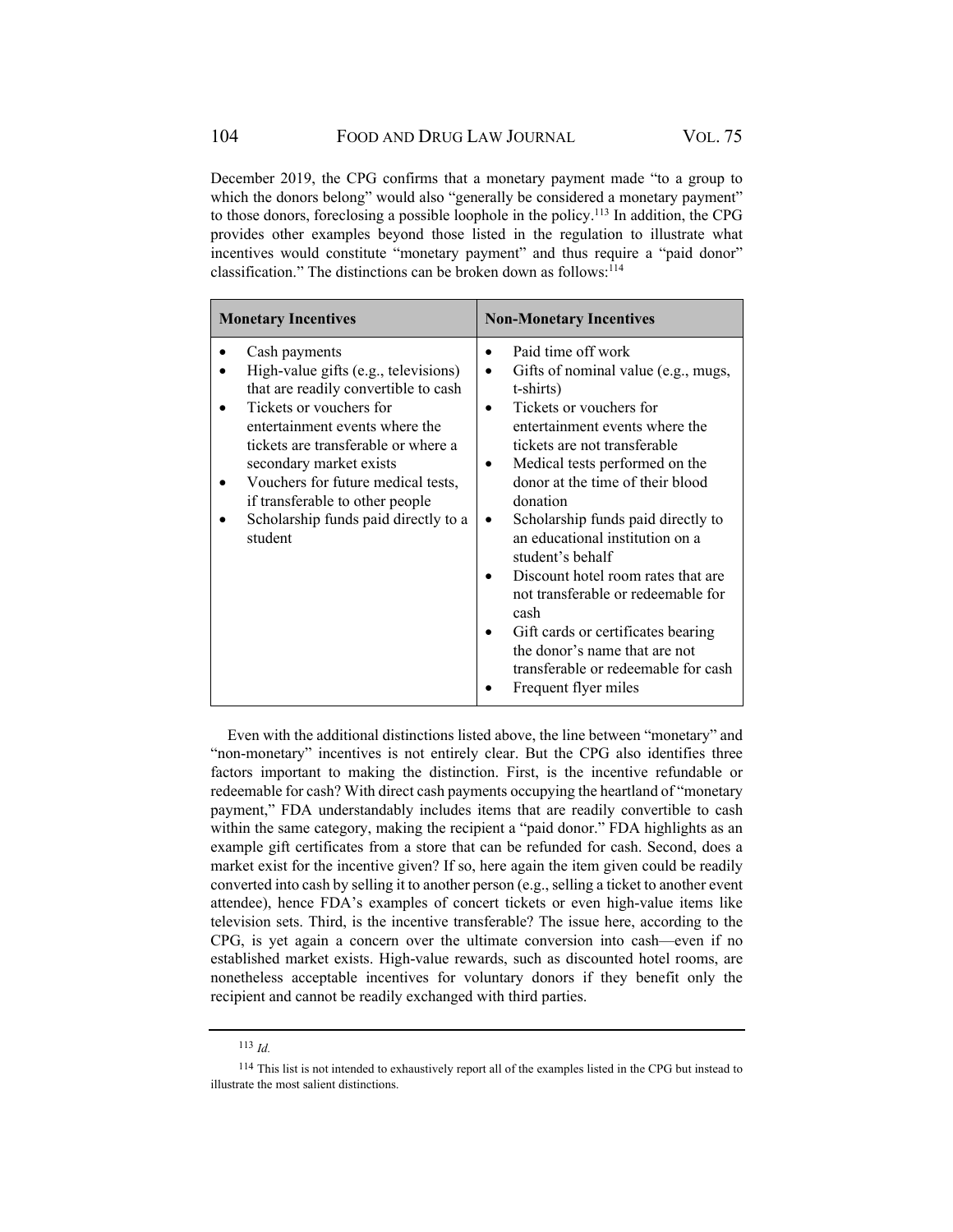In this uncertain environment, blood collection organizations in the United States have carefully attempted to toe the line between monetary and non-monetary incentives. After all, violations of these provisions can lead to FDA sanctions against culpable organizations, such as suspension or the revocation of relevant licensing.115 Despite this liability, collection organizations have experimented with a wide array of rewards and incentives to potential donors.<sup>116</sup> For example, the American Red Cross operates a robust rewards program with many different material gifts for whole blood donors, including t-shirts and baseball game ticket vouchers, as well as near-cash incentives such as Amazon.com gift cards.<sup>117</sup>

One conspicuous exception to this non-cash incentive system is blood plasma donation. Unlike whole blood or platelet donations, plasma donors in the United States are regularly compensated in cash.<sup>118</sup> Plasma collected through plasmapheresis<sup>119</sup> is predominantly broken down into its protein products and used to make pharmaceuticals; this "Source Plasma" is not intended for transfusion, thus it need not adhere to the strict labeling requirements of 21 C.F.R.  $\S$  606.121.<sup>120</sup> The process of breaking down the Source Plasma as well as converting it into usable pharmacological components kills viruses and contaminants in the blood, considerably lowering the risk of infection.121 Plasma collection is a multibillion-dollar industry in the United States—"the OPEC of plasma collections"—which exports around sixty percent of the plasma it collects, supplying between fifty-five and seventy percent of the world's plasma.122 Donors may give up to two donations per week, and donations typically pay out between \$30 and \$50.123

118 A 2004 study found that over eighty percent of plasma products in the United States were derived from compensated donors. *See* Slonim et al., *supra* note 8, at 178.

<sup>119</sup> *See supra* note 57.

120 The CBER Compliance Guide definitively states that "[t]he donor classification labeling requirement does not apply to blood and blood components intended for further manufacturing, such as Source Plasma and recovered plasma." FOOD & DRUG ADMIN., *supra* note 112.

121 Elizabeth Preston, *Why You Get Paid to Donate Plasma but not Blood*, STAT (Jan, 22, 2016), https://www.statnews.com/2016/01/22/paid-plasma-not-blood/ [https://perma.cc/26HZ-9HE7].

<sup>115 21</sup> C.F.R. §§ 601.5, 601.6 (2019). For a summary of FDA's authority on regulatory options, see FOOD & DRUG ADMIN.,COMPLIANCE PROGRAM GUIDANCE MANUAL ch. 42, pt. IV (2016), https://www.fda .gov/media/84887/download [https://perma.cc/44FV-E432].

<sup>116</sup> A 2001 study found that 56% of American blood donors received some kind of incentive, including items of appreciation (26.8%) and paid time off work (22.4%). Ana M. Sanchez et al., *The Potential Impact of Incentives on Future Blood Donation Behavior*, 41 TRANSFUSION 172, 174 (2001).

<sup>117</sup> *See, e.g.*, Mary Hanbury, *6 Great Rewards You Can Get for Giving Blood This Summer*, MONEY (July 27, 2016), http://money.com/money/4424283/rewards-donating-blood-amazon/ [https://perma.cc/ K79P-F8N3].

<sup>122</sup> Farrugia et al., *supra* note 90, at 202; Darryl Lorenzo Wellington, *The Twisted Business of Donating Plasma*, ATLANTIC 1, 3 (May 28, 2014), https://www.theatlantic.com/health/archive/2014/05/ blood-money-the-twisted-business-of-donating-plasma/362012/ [https://perma.cc/DEP5-X779]; H. Luke Shaefer & Analidis Ochoa, *How Blood-Plasma Companies Target the Poorest Americans*, ATLANTIC 1, 4 (Mar. 15, 2018), https://www.theatlantic.com/business/archive/2018/03/plasma-donations/555599/ [https:// perma.cc/HQ2C-JTFK]; Philip Flood et al., *Review of Australia's Plasma Fractionation Arrangements*, AUSTRALIAN GOV'T DEP'T HEALTH 194 (Dec. 13, 2006), https://www1.health.gov.au/internet/main/ publishing.nsf/Content/B3B4E1D741764DD2CA257BF000193A6F/\$File/plasma\_FINAL%20as%20at% 2030%20November%202006.pdf [https://perma.cc/6X4Y-GHMU].

<sup>123</sup> *See* Shaefer & Ochoa, *supra* note 122 at 2.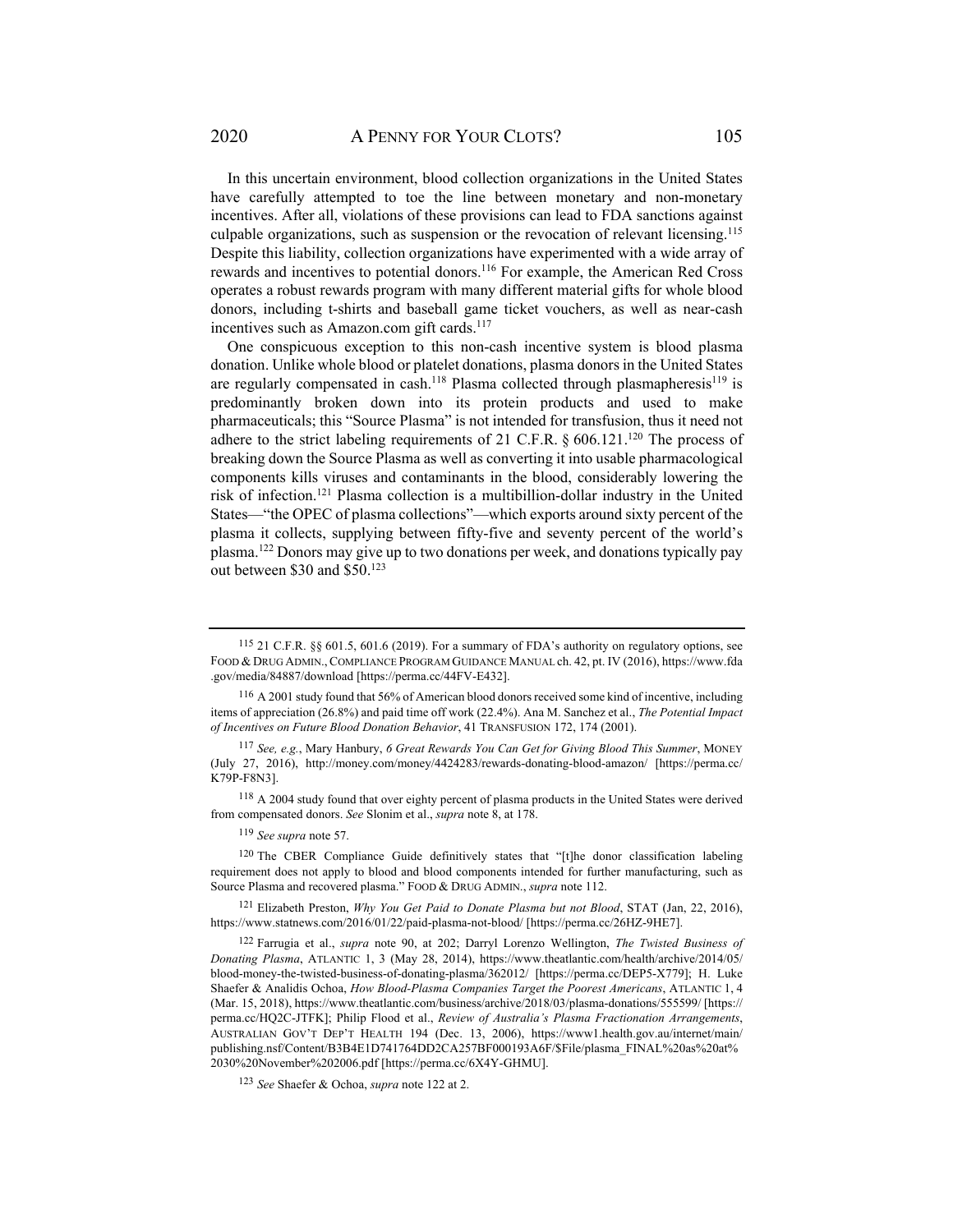The plasma donation industry has, however, faced the same criticisms that traditional blood banks faced in the early twentieth century. Plasma has historically been collected in the most marginalized communities.<sup>124</sup> Some studies have found that the incidence of disease is higher in plasma donations, presumably in part because donors conceal medical conditions or risky behavior so they can donate and receive cash.125 The plasma collection industry has taken steps in recent years to professionalize collection and combat charges of exploitation, but concerns persist.<sup>126</sup> At the very least, the thriving plasma donation market exhibits the enduring stubbornness of compensated blood donation in the United States, ethical and safety concerns notwithstanding.

The mixed attitude toward donation incentives places the United States somewhere in the middle of the international community on the question of compensating blood donors. Despite WHO's resolutions encouraging reliance on solely unpaid donors, countries are all over the map on the issue, so to speak.<sup>127</sup> As of June 2020, seventynine countries collect more than ninety percent of their blood supply from voluntary unpaid donations, including sixty-two countries (predominantly high- and middleincome) that report at or near 100 percent of their donations are uncompensated.<sup>128</sup> In contrast, in fifty-six countries more than half of donations come from paid donors or replacement donors (e.g., family members donating to replenish the amount of blood given to a relative).<sup>129</sup>

A full survey of the incentives used in countries worldwide is beyond the scope of this Article, but a few points are worth highlighting. Even those countries committed to collecting blood exclusively from uncompensated volunteer donors have different conceptions of what amounts to compensation—even when ostensibly adhering to the same regulations. For the European Union, the Council of Europe's definition is very similar to FDA's stance, but has led to disparate national policies.<sup>130</sup> In Denmark, for example, no compensation of any kind is permitted, even to offset time and travel

127 For more on WHO's position, see *supra* note 100 and accompanying text.

<sup>128</sup> *Blood Safety and Availability*, WORLD HEALTH ORG. (June 10, 2020), https://www.who.int/newsroom/fact-sheets/detail/blood-safety-and-availability [https://perma.cc/F3ND-TW2T].

<sup>129</sup> Id. Replacement donors are also referred to as "reciprocal donors." Reciprocal donation systems are popular in many developing countries that have not been able to fully transition to all-volunteer systems. One such country is China, which outlawed paid donations in 1998 but has struggled to meet the demand for blood in recent years. *See Clot Hoppers: China Bungles Changes to its Blood-Donation System*, ECONOMIST (Mar. 22, 2018), https://www.economist.com/china/2018/03/22/china-bungles-changes-to-itsblood-donation-system [https://perma.cc/WGW6-5M74].

<sup>130</sup> The Council of Europe definition states: "Donation is considered voluntary and non-remunerated if the person gives blood, plasma or cellular components of his/her own free will and receives no payment for it, either in the form of cash, or in kind which could be considered a substitute for money. This would include time off work other than that reasonably needed for the donation and travel. Small tokens, refreshments and reimbursements of direct travel costs are compatible with voluntary, non-remunerated donation." EUROPEAN DIRECTORATE FOR THE QUALITY OF MEDICINES & HEALTHCARE, GUIDE TO THE PREPARATION, USE, AND QUALITY ASSURANCE OF BLOOD COMPONENTS, 120–21 (20th ed. 2020) (quoting Council of Europe Recommendation No. R (95) 14 Art. 2).

<sup>124</sup> *See* Robert C. James & Cameron A. Mustard, *Geographic Location of Commercial Plasma Donation Clinics in the United States, 1980–1995*, 94 AM. J. PUB. HEALTH 1224 (2004).

<sup>125</sup> *Blood Safety: Enhancing Safeguards Would Strengthen the Nation's Blood Supply: Hearing Before the Subcomm. on Hum. Resources of the H. Comm. on Gov't Reform & Oversight*, 5–7 (1997) (testimony of Bernice Steinhardt).

<sup>126</sup> Farrugia et al., *supra* note 90, at 206–07.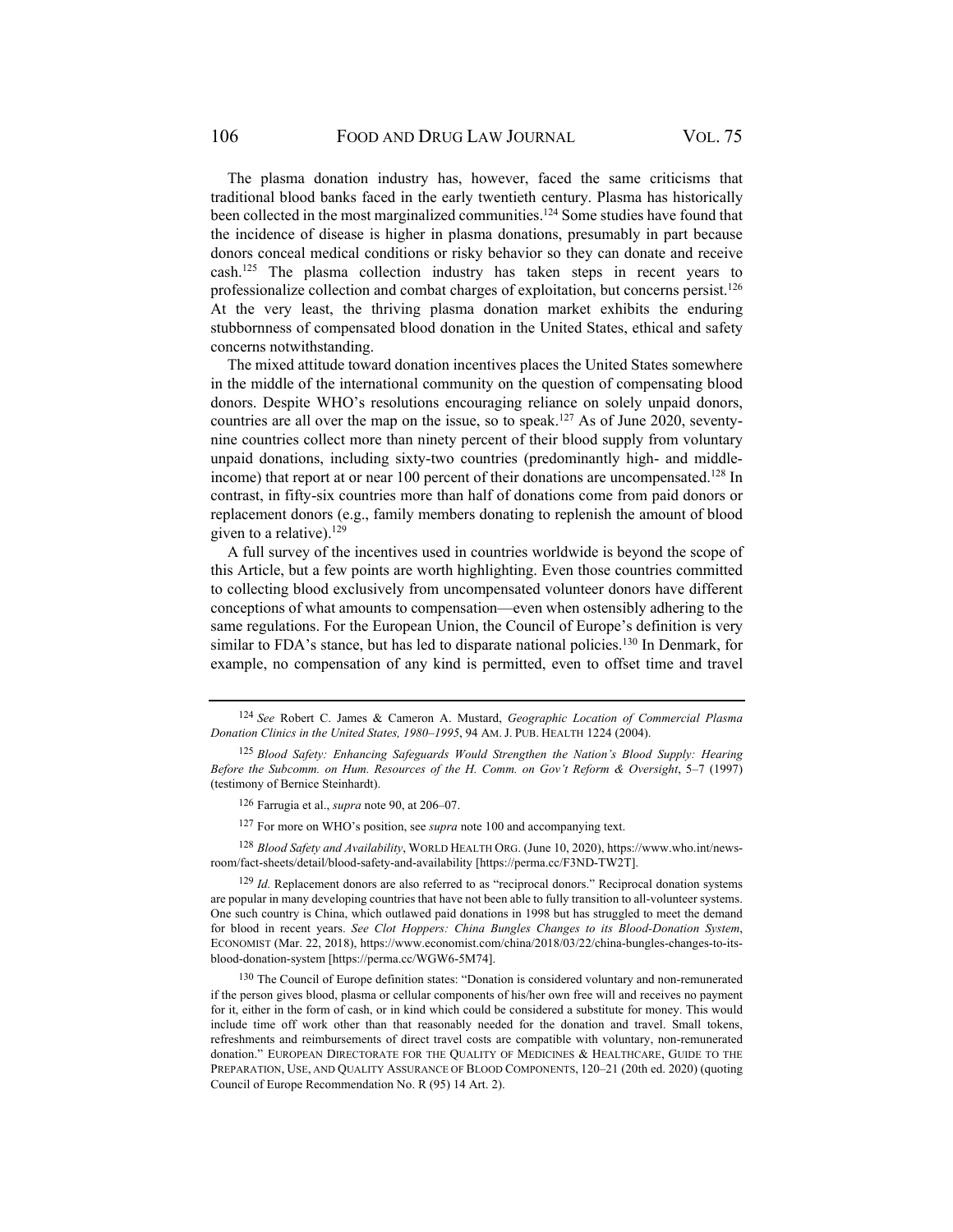2020 A PENNY FOR YOUR CLOTS? 107

expenses, unlike next door in Germany where reimbursement along these lines is permitted.131 And in Italy no donors are paid but they can qualify for paid leave of absence from work on days that they donate.<sup>132</sup> One study found that while the Czech Republic, Croatia, Greece, Italy, Macedonia, and Romania—among other European countries—reported that their donors are entirely voluntary and uncompensated, typically all (Greece, Macedonia, and Romania) or some (Croatia, Czech Republic, and Italy) of their donors receive some sort of valuable, if not material, incentive.<sup>133</sup>

Among this confusing patchwork of policies that all embrace "unpaid donation," the Czech Republic actually allows a personal income tax deduction for each donation of blood—a policy that will be examined in greater detail in Part IV *infra*. The message from this brief look outside the United States is that—to the extent FDA's policy is less than crystal clear on what qualifies as unacceptable "monetary incentives" for whole blood and what does not—it is certainly no outlier compared to other regulatory regimes. And apart from those governments still permitting direct cash payments for blood, countries around the world have experimented with near-monetary incentives such as generous travel reimbursements, paid days off of work, and tax benefits. Should regulators and blood drive operators in the United States consider fresh incentives, they would be in good company.

# **IV. PERSONAL TAX INCENTIVES AND WHOLE BLOOD DONATIONS**

Although blood banking as a practice began with deliberate imitations of the financial industry and traditional banking, personal tax relief may seem like an odd incentive to encourage donation. As detailed in Part III, the most popular incentives employed by blood centers involve material rewards given to donors at the donation site, such as token gifts. But precisely because tax benefits are a step removed from the point of donation—and a step removed from literal cash—they might make an acceptable incentive under current regulations.

As mentioned above, tax incentives are not an entirely novel proposal. The Czech Republic offers a personal income tax deduction to citizens who donate blood. Under Section 15(1) of the Income Tax Act, for each donation "of blood or its donor components" given in a year, a taxpayer may deduct CZK 3,000 (approximately \$130) from his tax base.134 Both the usage of this tax incentive by Czech citizens and its efficacy in spurring donations are unclear. But one study asserted that sixty percent of Czech donors later requested tax relief under this provision, and it predicted that the number was not higher only because a significant portion of donors do not have

<sup>131</sup> *See* C.P. Engelfriet & H. W. Reesink, *Paid vs. Unpaid Donors*, 90 VOX SANGUINIS 63, 65–66 (2006) (discussing Denmark and Germany).

<sup>132</sup> Nouva Disciplina delle Attivitá Transfusionali e della Produzione Nazionale delgi Emoderivati, Legge 21 Ottobre 2005, n.219, Gazzetta Ufficiale n.251 (2005) (It.). (Italian law providing for paid leave); *see also* Lacetera & Macis, *supra* note 85, at 740–41 (describing the blood donation system in Italy).

<sup>133</sup> L. Mascaretti et al., *Comparative Analysis of National Regulations Concerning Blood Safety Across Europe*, 14 TRANSFUSION MED. 105 (2004). This study was conducted before the release of the Council on Europe's 2005 definition, but the broader disparity in attitudes towards "compensation" still holds.

 $134$  Č. 586/1992 Sb (Income Tax Act) § 15(1). The same provision also allows a CZK 20,000 deduction for each donation of hematopoietic (bone marrow) cells. *Id.*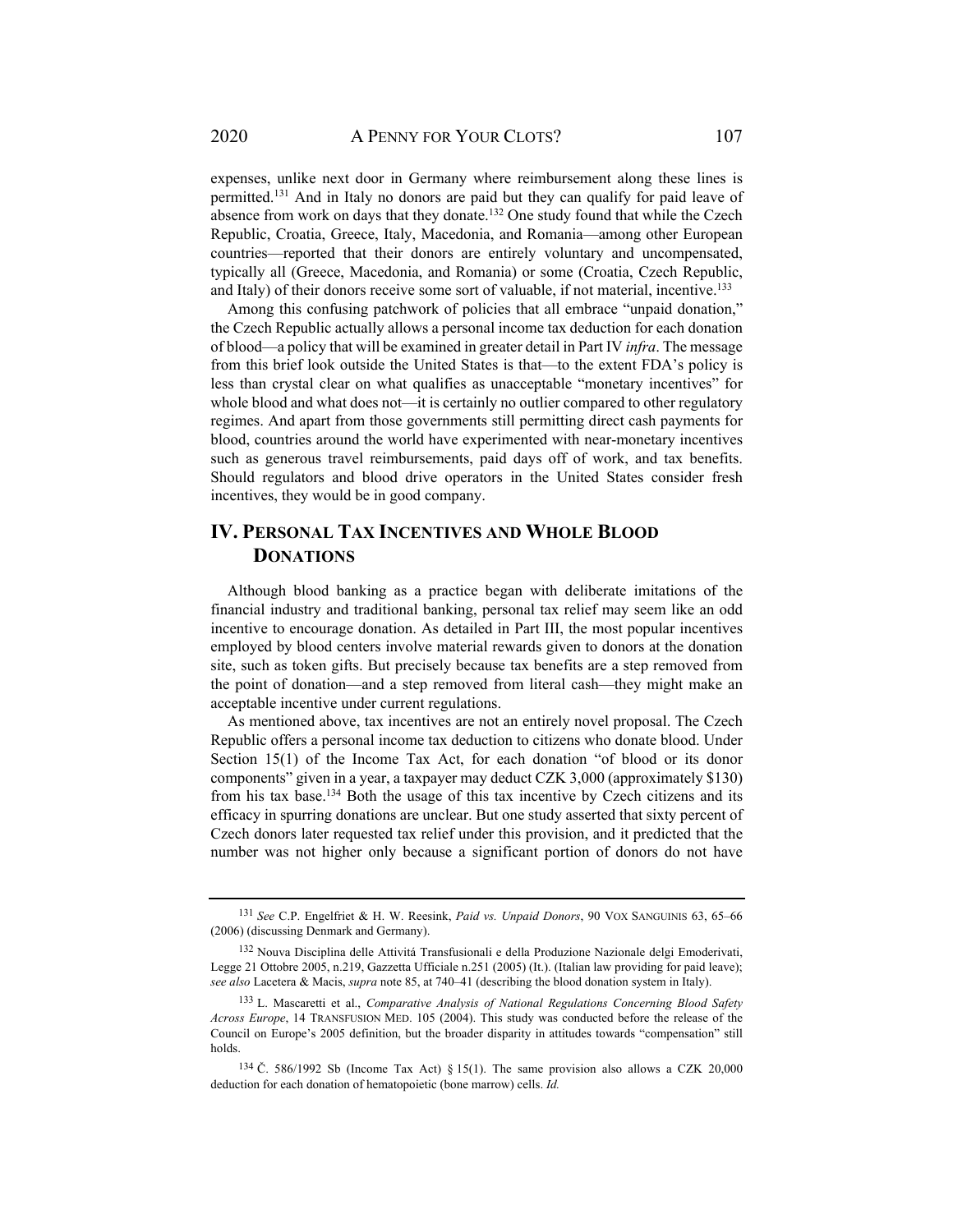income tax from which to deduct (e.g., unemployed students).<sup>135</sup> Perhaps more indicative of the incentive's importance is the Czech government increasing the value deductible for each donation from CZK 2,000 to 3,000 in 2018.136

The Czech tax code contains no cap on the number of donations that can be claimed. Rather, the total tax *savings* in this manner are capped at CZK 3,000.137 The incentive per donation is only a tax *deduction*—not a tax *credit*—meaning that a donor reaps a benefit far lower than CZK 3,000 per donation. So there is a lower risk that donors will abuse the system to over-donate than they would for, say, direct cash payments. And even if a donor were so inclined, the CZK 3,000 annual savings cap acts as a deterrent.

While a unique reward, the Czech tax incentive has yet to be systematically studied. But one similar proposal emerged recently in the United States.<sup>138</sup> In 2016 and 2017, several legislators introduced bills in the New Jersey (NJ) Assembly and State Senate that would provide "gross income tax credits for certain taxpayers who provide blood donations."139 In providing a rationale for the legislation and its proposed tax credit, the bills contained the following identical statement:

[New Jersey] has sought to encourage residents to make regular blood donations. The need for blood is ever-present, and simply put, it saves lives. Donations are used to aid individuals battling cancer, trauma victims, surgical patients, premature infants, and American soldiers serving in battlefields. According to the American Red Cross, every two seconds someone in the United States is in need of blood, though less than 5 percent of the American population that is eligible to donate blood actually does so each year.<sup>140</sup>

As for specific provisions, the proposed legislation stated:

A taxpayer shall be allowed a credit against the tax otherwise due under the "New Jersey Gross Income Tax Act" . . . in an amount equal to \$100 per taxable year if the taxpayer makes four or more blood donations, as defined by this section, through a [licensed] blood bank operator . . . or a [licensed] hospital . . . that maintains blood donor facilities and provides blood donation services to the public. For purposes of this section, one "blood donation" equals one whole blood donation, platelet donation, or plasma donation; one double red cell donation shall be considered two

<sup>135</sup> Hassan Abolghasemi et al., *Blood Donor Incentives: A Step Forward or Backward*, 4 ASIAN J. TRANSFUSION SCI. 9 (2010).

<sup>136</sup> ACCACE, SUMMARY OF THE MOST SIGNIFICANT CHANGES AFFECTING EMPLOYMENT TAXATION IN 2018 4 (2018), https://accace.com/wp-content/uploads/2018/04/GL-2018-04-26-Summary-of-the-mostsignificant-changes-affecting-employment-taxation-in-2018-EN.pdf [https;//perma.cc/Y3DB-X4ZL].

<sup>137</sup> *Id.* 

<sup>138</sup> The IRS has explained that blood donations are considered a "Time and Services" donation rather than an asset donation and thus do not qualify as deductible charitable contributions under the federal tax code. *See Publication 526, Charitable Contributions, Value of Time or Services*, IRS, https://www.irs.gov/ publications/p526 [https://perma.cc/P6HW-ZYF4] (last updated Mar. 25, 2020).

<sup>139</sup> N.J. Leg. Assemb. A4665, 217th Sess. (N.J. 2017); N.J. Leg. S. S2515, 217th Sess. (N.J. 2016). Introduced at the same time were bills providing similar \$1,000 tax credits for donating organs. *See* N.J. Leg. Assemb. A4664, 217th Sess. (N.J. 2017); N.J. Leg. S. S2516, 217th Sess. (N.J. 2016).

<sup>140</sup> N.J. Leg. Assemb. A4665, 217th Sess. (N.J. 2017).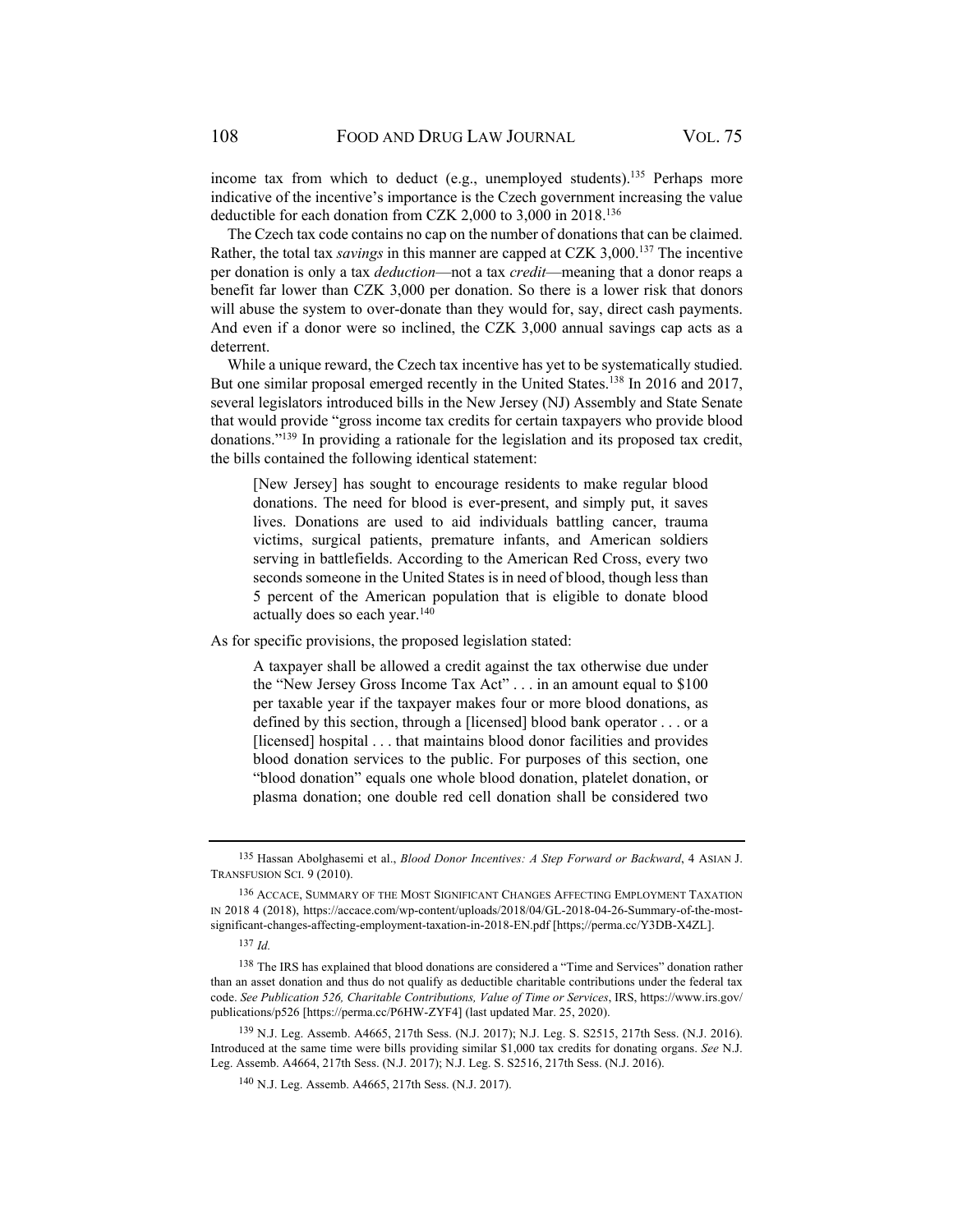blood donations. . . . A credit allowed under this section shall be claimed for the taxable year in which four or more blood donations occur.<sup>141</sup>

In brief, the legislation would grant a \$100 income tax credit to taxpayers who donate blood, platelets, or plasma at least four times in a year. Other language in the bills mandates that the Director of the NJ Division of Taxation promulgate procedures and tax forms that donors could use to verify that at least four donations have been made. The proposed legislation received minor attention in the press but was overshadowed by companion bills offering state tax credit for donating an organ.<sup>142</sup> The legislation was not voted on during the  $217<sup>th</sup>$  legislative session and has not been reintroduced since.

The NJ legislation differs from the Czech incentive through its reliance on a tax credit rather than a tax deduction. But unlike in the Czech provision, a taxpaying donor in New Jersey would only receive an economic benefit once he has donated four times in a year, and this reward does not increase upon further donations thereafter. So one could characterize the NJ legislation as incentivizing habitual donating as a behavior, rather than financially rewarding any one donation.

Either way, both the Czech provision and the proposed NJ legislation raise questions as to how they would be treated by FDA regulations. The labeling requirements under 21 C.F.R. § 606.121(c) require donations to be labeled as sourced from a "paid donor" when the supplier received "monetary payment" for the donation—an uncertain term with many possible boundaries, as explored in Part III *supra*. On the one hand, a tax incentive is in some ways a paradigmatic form of monetary payment: the reward entails increasing the financial assets of the donor as a result of his donation. Adopting the guideposts for "monetary payments" provided by FDA,143 tax savings are easily "refundable or redeemable for cash," given that taxes are paid with financial assets. To claim otherwise would suggest that perhaps wiring funds to someone's bank account would not be sending a "monetary payment." This logic would eschew accepted notions of financial banking, especially in an increasingly cashless society. Once one recognizes that tax incentives are readily redeemable for cash, it is not difficult to see how those savings are "transferable" and that a "market" exists for them; just like cash, tax savings can be spent on anything or nothing.

On the other hand, tax incentives are in some ways decidedly unlike cash payments. The benefits accrued by donating—even if given on a per donation basis—depend on the donor having a tax liability (in the future) and on the donor filing taxes, which many donors would not do (e.g., students without income). To that end, potential tax savings cannot be transferred to someone else, nor is there a market for the savings as a good; they only become valuable once converted into usable funds—which only occurs at the moment that less tax is paid during the following year.

<sup>141</sup> *Id.* 

<sup>142</sup> Matt Friedman, *Bills Would Offer Tax Relief for Blood, Organ Donations*, POLITICO (Mar. 3, 2017), https://www.politico.com/states/new-jersey/story/2017/03/tax-relief-for-blood-and-organ-donations -proposed-in-nj-110022 [https://perma.cc/CQ8P-N5WL]; Emily Smith, *NJ Proposal to Offer Tax Credits for Organ Donation Met with Skepticism*, CBS N.Y. (Apr. 3, 2017), https://newyork.cbslocal.com/2017/04/ 03/organ-donor-tax-credit/ [https://perma.cc/9EZM-5FBH].

<sup>143</sup> Namely: (1) Is the incentive refundable or redeemable for cash? (2) Does a market exist for the incentive? And (3) Is the incentive transferable? *See* FOOD & DRUG ADMIN., *supra* note 112 and accompanying text.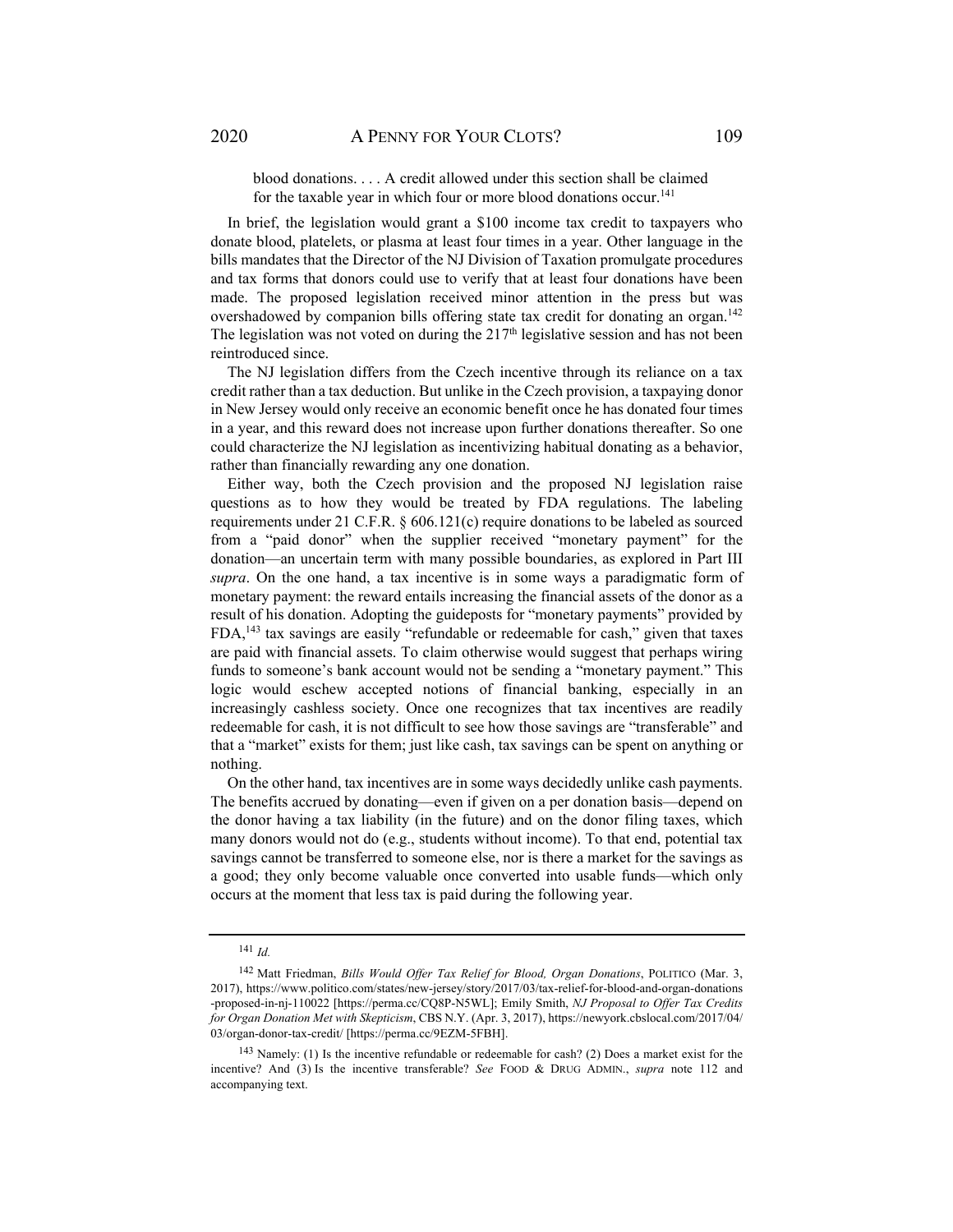The tax incentive schemes provided by the Czech and NJ examples are even less akin to monetary payments than tax savings in the abstract. For the former, the incentive is a tax *deduction*, meaning that it alters the calculation of how much personal income tax someone might owe, which is not in any way transferable to another person. And it might provide a given donor no value at all if, for example, she has already maxed out the allowable deduction based on other charitable contributions. The proposed NJ system provides a tax credit, but one that only materializes for someone who donated four times in the preceding year. So for at least the first three donations, the earned incentive is merely the opportunity to be closer to achieving four donations in a year; the marginal benefit accrued for each of these donations is not transferable, marketable, or redeemable for cash.

Analogizing tax incentives to other forms of currently acceptable rewards also weighs in favor of not treating tax incentives as a "monetary payment" under FDA guidelines. To be sure, some material incentives seemingly further removed from cash are considered monetary payments, such as tickets to entertainment events, vouchers for free medical tests, or high-value gifts such as television sets.<sup>144</sup> But here again, the touchstone is transferability: similar vouchers and items that are non-transferable do not trigger a "paid donation" classification. Gift cards are likewise not considered monetary incentives provided that they bear the donor's name and are thus nontransferable. Similarly, tax incentives are person-specific, but they have even more of a temporal delay than gift cards, which can be converted into value much more quickly.145

FDA's distinction on scholarship payments is instructive. Scholarship money paid directly to a student counts as "monetary payment," while funds transferred instead to a school "would not be considered to be readily convertible to cash" even if it thereby saves a student tuition money that she would have otherwise paid.<sup>146</sup> Similarly, tax incentives would not provide cash or a cash-equivalent directly to a donor but could be characterized as a payment *to the government* on behalf of a donor who reaps the savings. And for tax incentives, in theory no funds actually change hands, as the government would merely forgive some money that would otherwise be owed as tax. Of course, the majority of U.S. taxpayers actually receive refunds from the government, at least from their federal filings.<sup>147</sup> So one could stretch to say a tax credit often ultimately involves money changing hands from the government to the taxpayer in the form of an increased tax refund. This logic would be even more strained for tax deductions, which would only alter a person's tax base, and thereby only marginally change the calculations on the amount of any refund received. Either way, both tax deductions and credits involve a significant temporal delay between donating and reaping any reward. And, like scholarship payments, any reward runs through an

<sup>144</sup> *See* FOOD & DRUG ADMIN., *supra* note 112 and accompanying text.

<sup>145</sup> In some instances, redemption of the gift card requires follow-up by the donor via instructions sent by email shortly after the donation. *See, e.g.*, *Get a \$5 Amazon Gift Card*, AM. RED CROSS (2019), https://www.redcrossblood.org/local-homepage/events/help-save-lives--get-a--5-amazon-com-gift-card- .html [https://perma.cc/7PEA-EV69].

<sup>146</sup> FOOD & DRUG ADMIN., *supra* note 112 and accompanying text.

<sup>147</sup> *See Filing Season Statistics for Week Ending April 19, 2019*, IRS, https://www.irs.gov/newsroom/ filing-season-statistics-for-week-ending-april-19-2019 [https://perma.cc/77XX-MUBL] (last updated Apr. 3, 2020).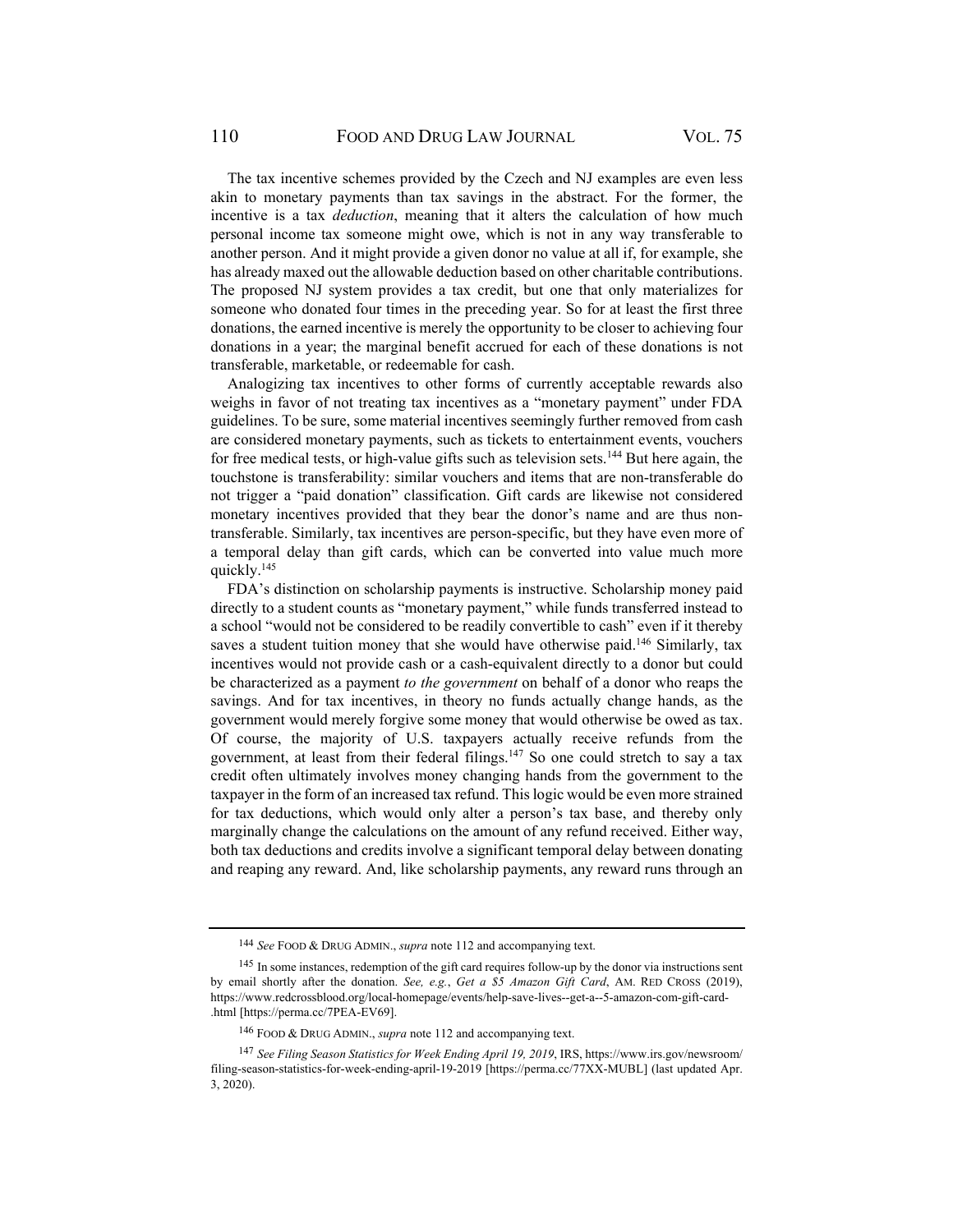intermediary (i.e., a school or the government), with the value dependent on how much, if at all, the donor happens to already owe that intermediary.

Frequent flyer miles provide another helpful analogy. Also known as "airline miles" or "travel points," frequent flyer miles are accumulated by would-be travelers, typically by using a certain credit card or flying a certain airline often. Travelers can then use the accumulated miles to purchase whole or discounted tickets. Some airlines permit transferring miles to other account holders on a limited basis or for a fee.<sup>148</sup> FDA's guidance states that incentivizing donations with frequent flyer miles "would generally not require a 'paid donor' label," despite the CPG acknowledging that "a market may exist for the miles."<sup>149</sup> These accumulated rewards ultimately save donors money, provided that they decide to use them, just as tax incentives (credits or deductions) would ultimately save donors money should they choose to claim them on their tax filings (and assuming they file tax returns at all).

Aside from interpreting the regulatory text and its corresponding guidance, it is critical to also consider the effect that tax incentives might have given the longstanding objections to paid donation. After all, FDA's policy was implemented based on certain assumptions about the pitfalls of compensated blood donation. Tax incentives would sidestep some of the gravest concerns about paid donation, providing a strong reason to read FDA's safe harbor for non-monetary incentives to apply to tax incentives as well.

As identified in Part II *supra*, one of the chief concerns about paid donation is the risk that it crowds out some would-be donations by alienating altruistic donors. The limited conclusive research on the subject demonstrates that potential donors tend to dislike direct cash payments, which discourage further donations.<sup>150</sup> But economic incentives a "step-removed" from cash, such as personal gift cards, do boost donations—especially by encouraging occasional donors to donate more frequently.151 Tax incentives are even more removed from cash payments than gift cards, at least logistically. Unlike gift cards received at a blood center or a few days later, tax benefits would be redeemed weeks or even months later, upon the filing of tax documents. This may make the incentive less potent—being too remote or too much of a hassle to incentivize as many donors as more immediate rewards would. But it likely also protects against significant crowding out. Donors for whom a tax reward is motivating could file the necessary paperwork to redeem it down the line, while those for whom it is negligible or even discouraging could ignore it. Unlike cash payments handed out in person, which could be repulsive for donors to be given or to watch others receive, even well-publicized tax incentives are redeemed individually, in private, at a later date, and only by a donor who so desires. In that sense, they embrace a more pluralistic approach to incentives, as promoted by some industry advocates.<sup>152</sup>

Economics aside, safety concerns are appropriately one of the most important factors motivating FDA's specific rules on clearly labeling blood as either "paid" or

<sup>148</sup> Johnny Jet, *Can You Transfer Airline Miles to Someone Else's Account?*, FORBES (Dec. 15, 2017), https://www.forbes.com/sites/johnnyjet/2017/12/15/can-you-transfer-airline-miles-to-someone-elsesaccount/#4e3a0f616a73 [https://perma.cc/4XML-PYBL].

<sup>149</sup> FOOD & DRUG ADMIN., *supra* note 112 and accompanying text.

<sup>150</sup> *See supra* note 82 and accompanying text.

<sup>151</sup> *See* Lacetera et al., *Economic Rewards*, *supra* note 82, at 927.

<sup>152</sup> *See* Farrugia et al., *supra* note 90, at 207–08.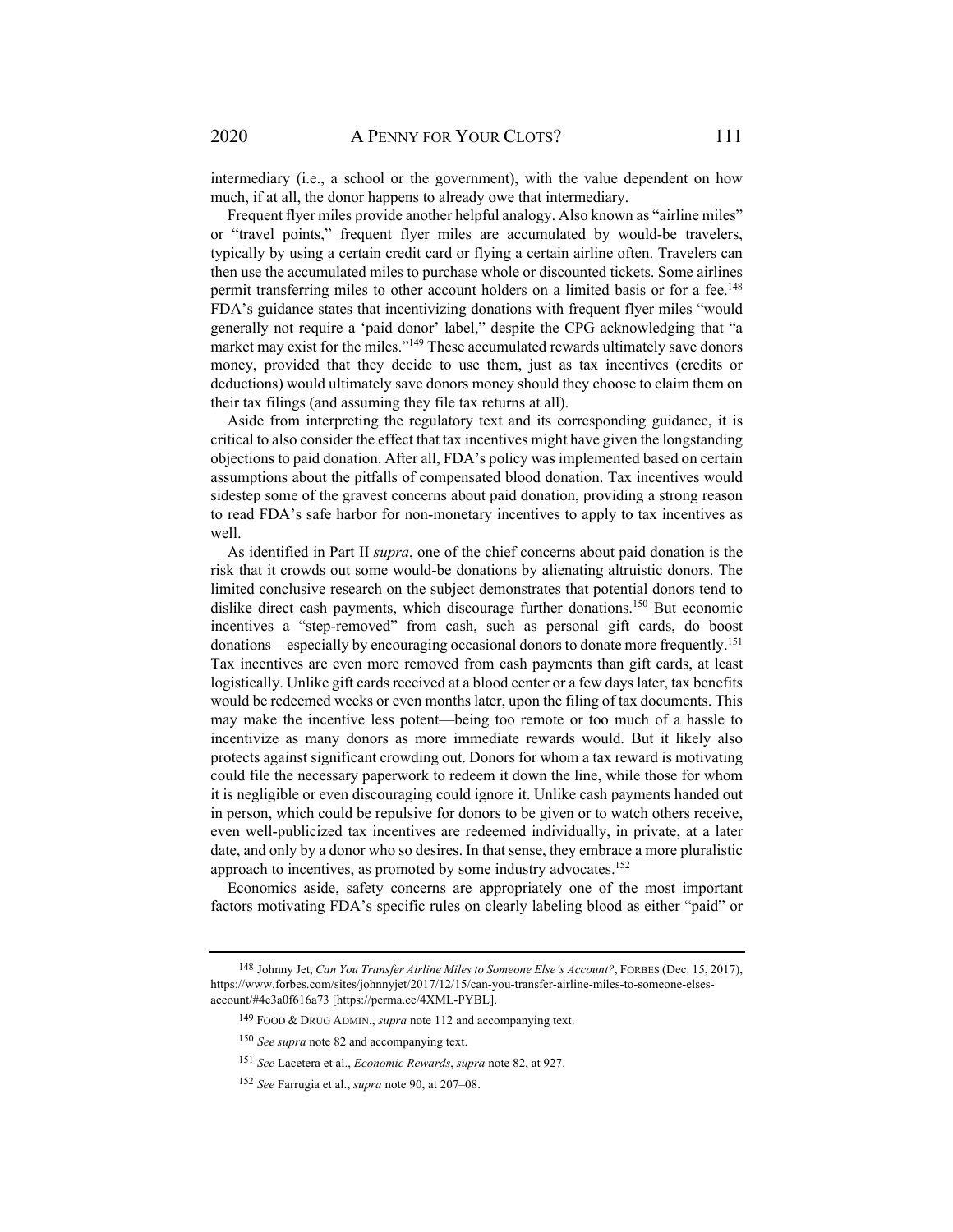"volunteer." Indeed, the FDA commissioner cited reducing the risk of transfusing infected blood as one of the principal motivations in first implementing the labeling policy back in 1978.153 Adding any incentive to shift donor behavior should be eyed with caution, especially given the widespread, tragic consequences when blood supplies were compromised in the late twentieth century. But the empirical research, discussed above, suggests that today the greatest risk comes from varying the populations donating rather than the incentives offered to individuals within those groups.<sup>154</sup> Populations attracted to certain incentives can have distinct risk profiles: some research suggests that "unlike cash payment, which is more attractive to lowincome groups with higher transmission risks, [other] incentives are not problematic in terms of blood safety, because they are not necessarily tied to such groups with problematic risk profiles."155

Of course, it is important to avoid generalities about certain groups based merely on one or a few characteristics. But even if groups attracted to cash payment carry the greatest risk factors for infected blood, as seen with infection rates in the plasma industry, it does not necessarily mean that tax incentives would attract these donors.<sup>156</sup> First, to the extent that at-risk individuals would seek out compensated donation, the plasma donation industry already fills that demand. Controversial as they are, plasma donation centers pay cash directly to donors at the time of donation.<sup>157</sup> It seems unlikely that a significant number of vulnerable, cash-seeking donors are currently forgoing plasma donation or would switch from cash-paying plasma donation to taxincentivized whole blood donation for the much more delayed economic benefit of income tax savings. Indeed, given the demographic patterns of plasma donors, concerning as they are, these donors are less likely to have high personal income tax burdens or be paying income tax at all.<sup>158</sup> Second, as mentioned above, research on economic rewards has shown that they primarily motivate occasional donors—already motivated by altruism, social benefits, etc.—to donate more frequently, rather than attracting droves of new donors.<sup>159</sup> And studies have shown that repeat donors have lower rates of transfusion-transmitted diseases than new donors, meaning safer  $b$ lood. $160$ 

The ethical considerations underlying FDA's policy also cannot be ignored. The current system of blood donation in the United States is a far cry from the ideal envisioned by Titmuss and his fellow ethicists.<sup>161</sup> Of course, if one views the current state of incentives as objectionable, adding yet another mode of remuneration for blood donation is unwelcome. But tax incentives are less crudely transactional than

<sup>155</sup> *Id.*

156 Van der Poel et al., *supra* note 94, at 285–86, 289, 291–92.

<sup>157</sup> *See* Shaefer & Ochoa, *supra* note 122, at 2, 5.

<sup>153</sup> Whole Blood and Components of Whole Blood Intended for Transfusion; Donor Classification Labeling Requirements, 43 Fed. Reg. 2142 (Jan. 13, 1978)*.* At the time, transmission of the hepatitis B virus was the chief concern.

<sup>154</sup> *See* Buyx, *supra* note 69, at 333.

<sup>158</sup> *See* James & Mustard, *supra* note 124, at 1225–27.

<sup>159</sup> *See* Lacetera et al., *Economic Rewards*, *supra* note 82, at 928.

<sup>160</sup> Simone A. Glynn et al., *Repeat Whole-Blood and Plateletpheresis Donors: Unreported Deferrable Risks, Reactive Screening Tests, and Response to Incentive Programs,* 41 TRANSFUSION 736 (2001).

<sup>161</sup> *See* Titmuss, *supra* note 62 and accompanying text.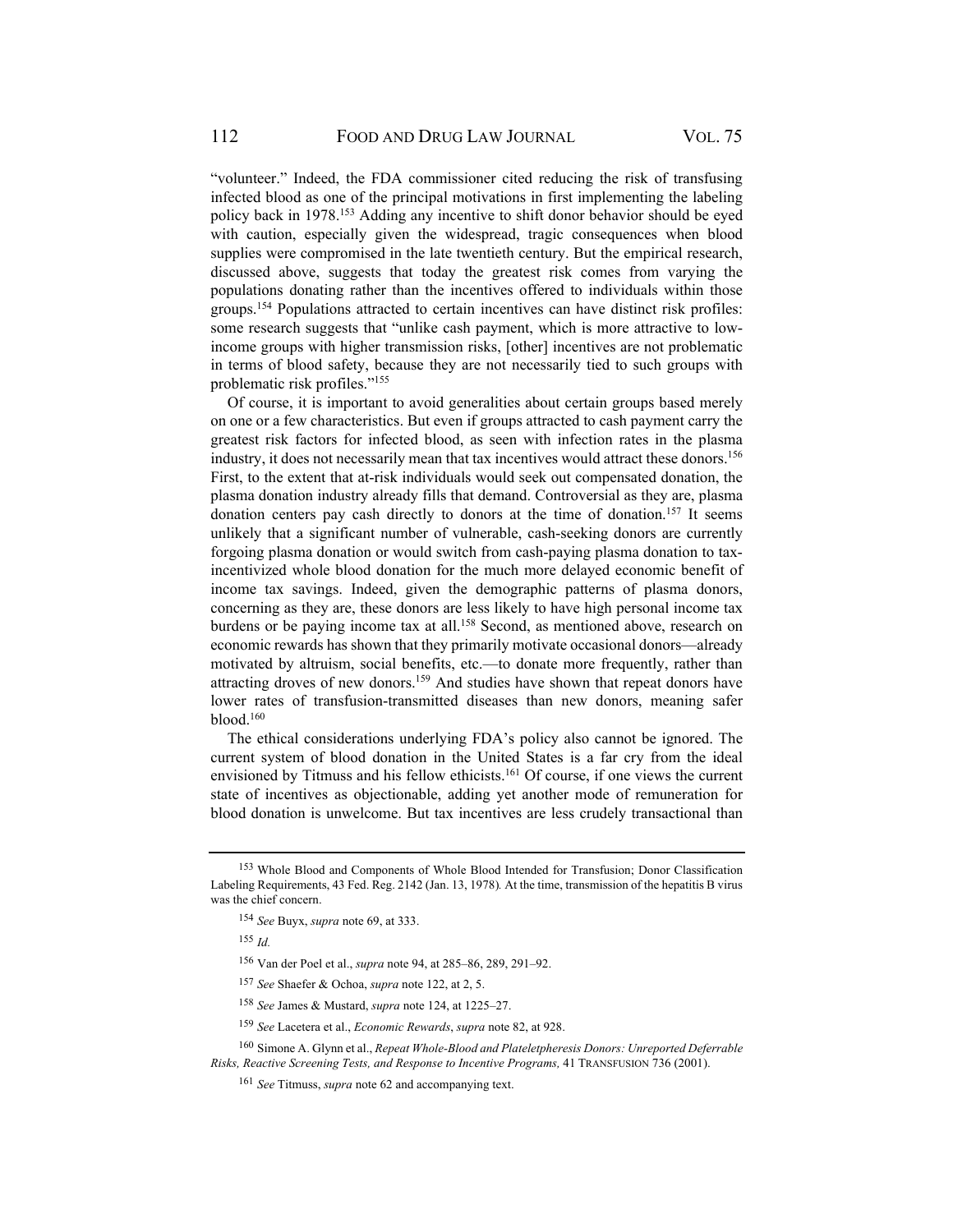gift cards redeemed at the point of donation, for example—and certainly less distasteful than the cash-paying plasma donation industry, with its many questionable practices.162 At the very least, tax incentives do not push donation rewards into more blatantly anti-altruistic territory than they currently reside.

Some of the ethical concerns described in Part II focus on the coercive nature of paying for blood, which may compel destitute individuals into donating—or overdonating—when they would refrain from doing so if they were financially secure. But it seems unlikely that tax incentives would add to this risk, especially when overdonation motivated by tax incentives could be easily deterred. The proposed NJ legislation, for example, gives a tax credit once four donations are made in a year and then gives *no reward for donations thereafter*. Tax incentives—whether deductions or credits, and whether accumulating on a per donation basis like in the Czech Republic or upon reaching a certain threshold like in the NJ legislation—could be capped in such a way to avoid encouraging unhealthy donation practices.<sup>163</sup>

A more pertinent ethical concern may be the fact that tax incentives would be regressive insofar as they would benefit only those who expect to pay income tax excluding, for example, unemployed students, low-income earners, or the destitute. (Indeed, these may be the very populations who have the time and motivation to donate more often, especially where economic incentives are offered.) This is a fair criticism, but it does not suggest that tax incentives are incorrigible. Already, some tax credits are available to individuals who do not owe any income tax and otherwise would not need to file.164 And some incentives provided by blood centers are not useful for all potential donors; frequent flyer miles are only valuable for those who expect to travel by air, and gift cards to certain stores might not appeal to all donors. Recognition of tax incentives' non-universal appeal should inform where, how often, and along with what other incentives they might be used, rather than justifying rejecting them out of hand.

In fact, tax incentives could also be used creatively to address specific shortages in the blood supply. For example, whole blood and platelets are often in short supply at certain times of the year, such as during holidays and the winter months, while arriving in surplus at other times.165 Tax legislation could address this imbalance by offering incentives only—or for a greater amount—during periods of the year where there have historically been supply shortages. Even if zero new donors responded to the tax incentives and existing donors did not donate any additional times, simply shifting the behavior of existing donors (e.g., when they donate) could pay dividends in managing the blood supply and, ultimately, in saving lives.

\* \* \*

<sup>162</sup> Wellington, *supra* note 122.

<sup>163</sup> The Red Cross explains that donors for their own health "must wait at least eight weeks (56 days) between donations of whole blood and 16 weeks (112 days) between Power Red donations," while "[p]latelet apheresis donors may give every 7 days up to 24 times per year." *Frequently Asked Questions*, AM. RED CROSS (May 1, 2019), https://www.redcrossblood.org/faq.html [https://perma.cc/3FUA-FCVN]. So a tax incentive scheme could set rewards to only accumulate for at most six donations of whole blood in a taxable year—or fewer, to be even more cautious.

<sup>164</sup> *See, e.g.*, *Earned Income Tax Credit (EITC)*, IRS (June 5, 2020), https://www.irs.gov/creditsdeductions/individuals/earned-income-tax-credit [https://perma.cc/689M-MPVR].

<sup>165</sup> Slonim et al., *supra* note 8, at 190; *see also Winter Storms and Flu Prolong Blood Shortage*, AM. RED CROSS (Jan. 31, 2019), https://www.redcross.org/about-us/news-and-events/news/2019/winter-stormsand-flu-prolong-blood-shortage.html [https://perma.cc/3W4U-2KSH].